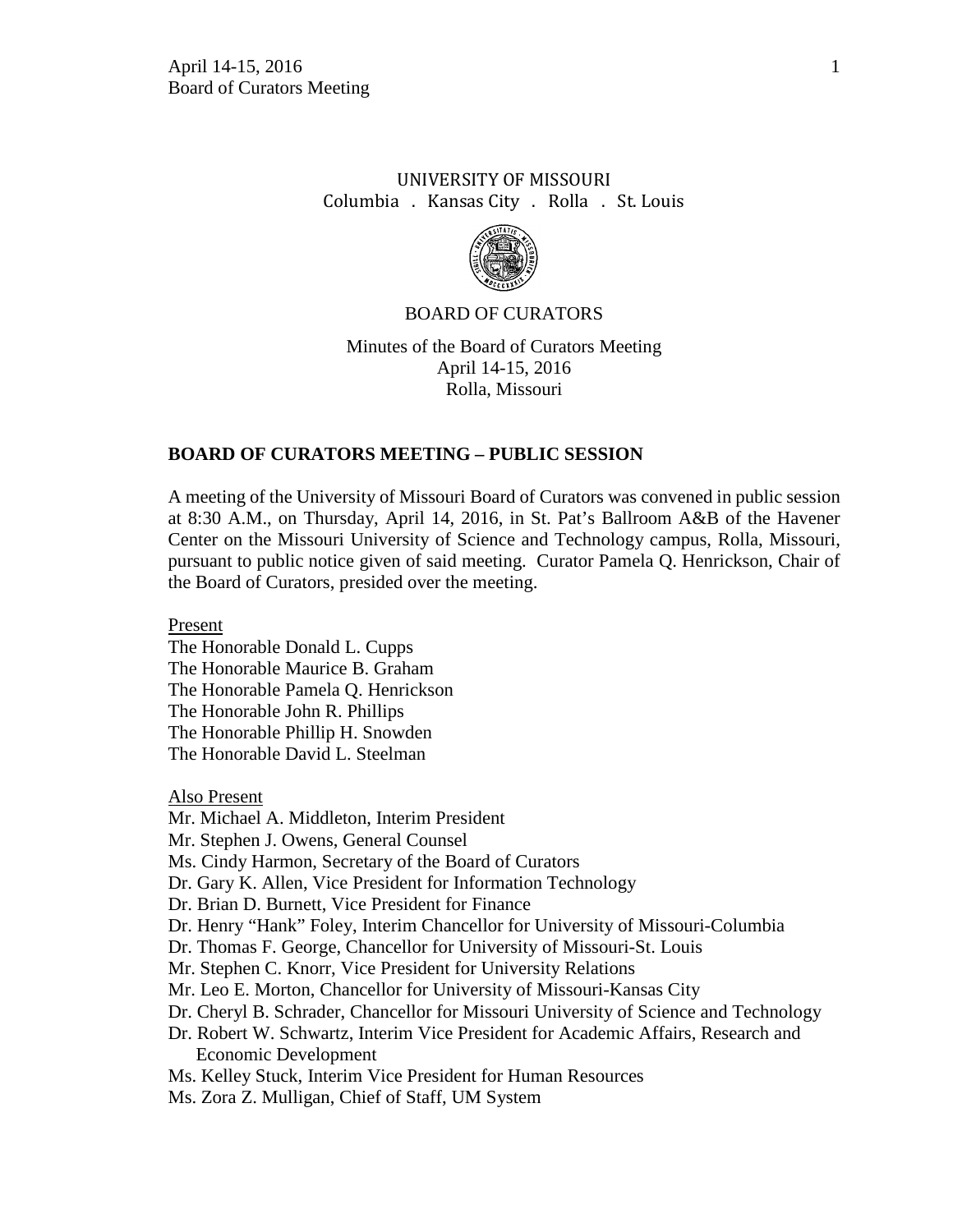Mr. John Fougere, Chief Communications Officer, UM System Media representatives

#### **General Business**

Review Consent Agenda – No discussion.

## Resolution for Executive Session of the Board of Curators Meeting

It was moved by Curator Henrickson and seconded by Curator Graham, that there shall be an executive session with a closed record and closed vote of the Board of Curators meeting April 14-15, 2016 for consideration of:

- **Section 610.021(1), RSMo**, relating to matters identified in that provision, which include legal actions, causes of action or litigation, and confidential or privileged communications with counsel; and
- **Section 610.021(2), RSMo,** relating to matters identified in that provision, which include leasing, purchase, or sale of real estate; and
- **Section 610.021(3), RSMo**, relating to matters identified in that provision, which include hiring, firing, disciplining, or promoting of particular employees; and
- **Section 610.021(12), RSMo,** relating to matters identified in that provision, which include sealed bids and related documents and sealed proposals and related documents or documents related to a negotiated contract; and
- **Section 610.021 (13), RSMo**, relating to matters identified in that provision, which include individually identifiable personnel records, performance ratings, or records pertaining to employees or applicants for employment; and
- **Section 610.021 (14), RSMo**, relating to matters identified in that provision, which include records which are protected from disclosure by law; and
- **Section 610.021 (17), RSMo**, relating to matters identified in that provision, which include confidential or privileged communications between a public governmental body and its auditor.

Roll call vote of the Board:

Curator Cupps voted yes. Curator Graham voted yes. Curator Henrickson voted yes.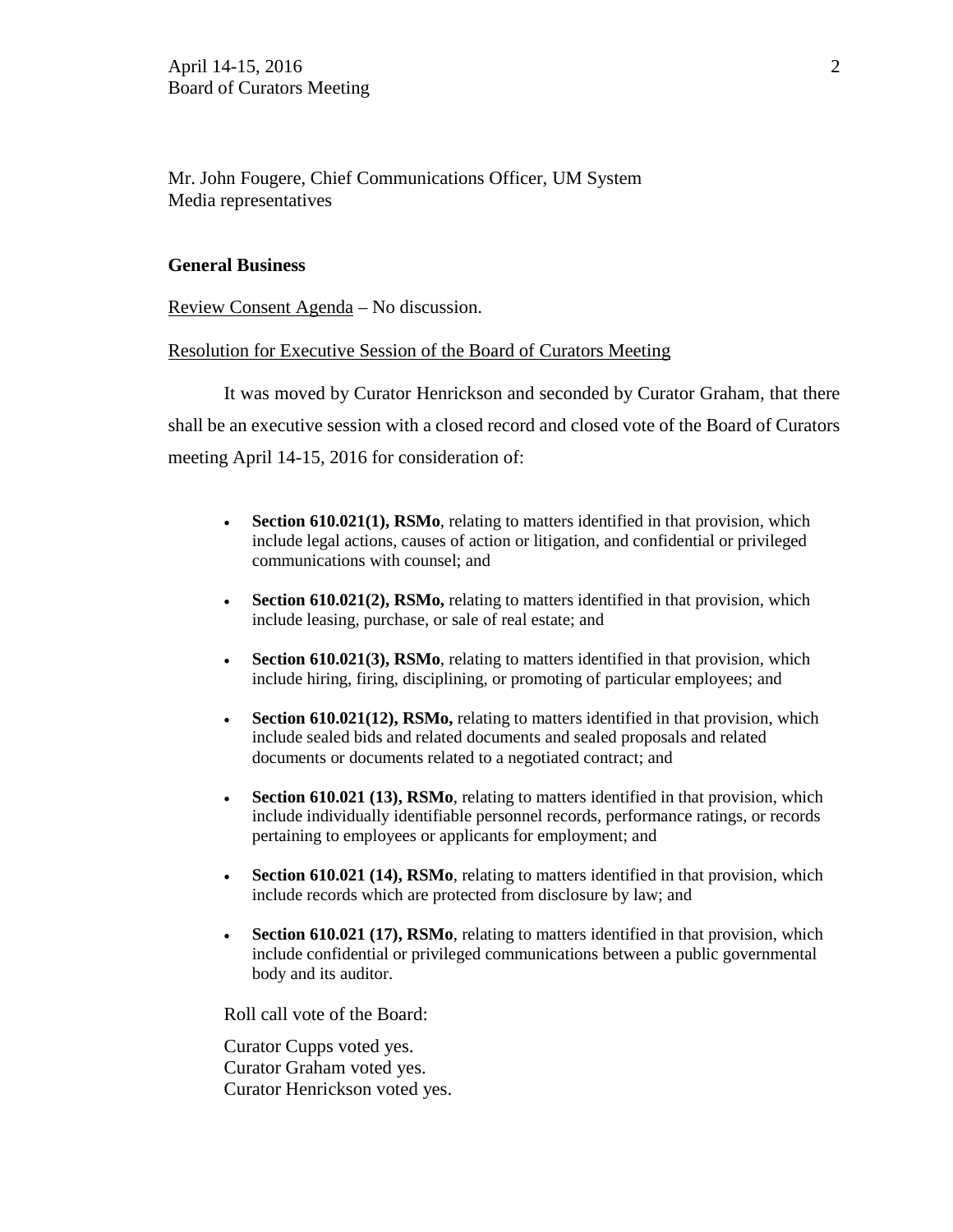Curator Phillips was absent for vote. Curator Snowden voted yes. Curator Steelman voted yes.

The motion carried.

#### 2017 Board of Curators Meeting Calendar (information on file)

 It was recommended by Chair Henrickson, endorsed by Interim President Middleton, moved by Curator Steelman and seconded by Curator Graham, that the proposed 2017 Board of Curators meeting calendar be approved as follows:

## PROPOSED 2017 BOARD OF CURATORS MEETING CALENDAR

| <b>DAYS</b>     | <b>DATES</b>    | <b>LOCATION</b>     |
|-----------------|-----------------|---------------------|
| Thursday-Friday | February 9-10   | UM - Columbia       |
| Thursday-Friday | April 27-28     | Missouri S&T        |
| Thursday-Friday | June 22-23      | Columbia, Missouri  |
| Friday          | July 28         | 4 hour TelePresence |
| Thursday-Friday | September 28-29 | $UM - Kansas City$  |
| Thursday-Friday | December 7-8    | $UM - St. Louis$    |

Roll call vote:

Curator Cupps voted yes. Curator Graham voted yes. Curator Henrickson voted yes. Curator Phillips voted yes. Curator Snowden voted yes. Curator Steelman voted yes.

The motion carried.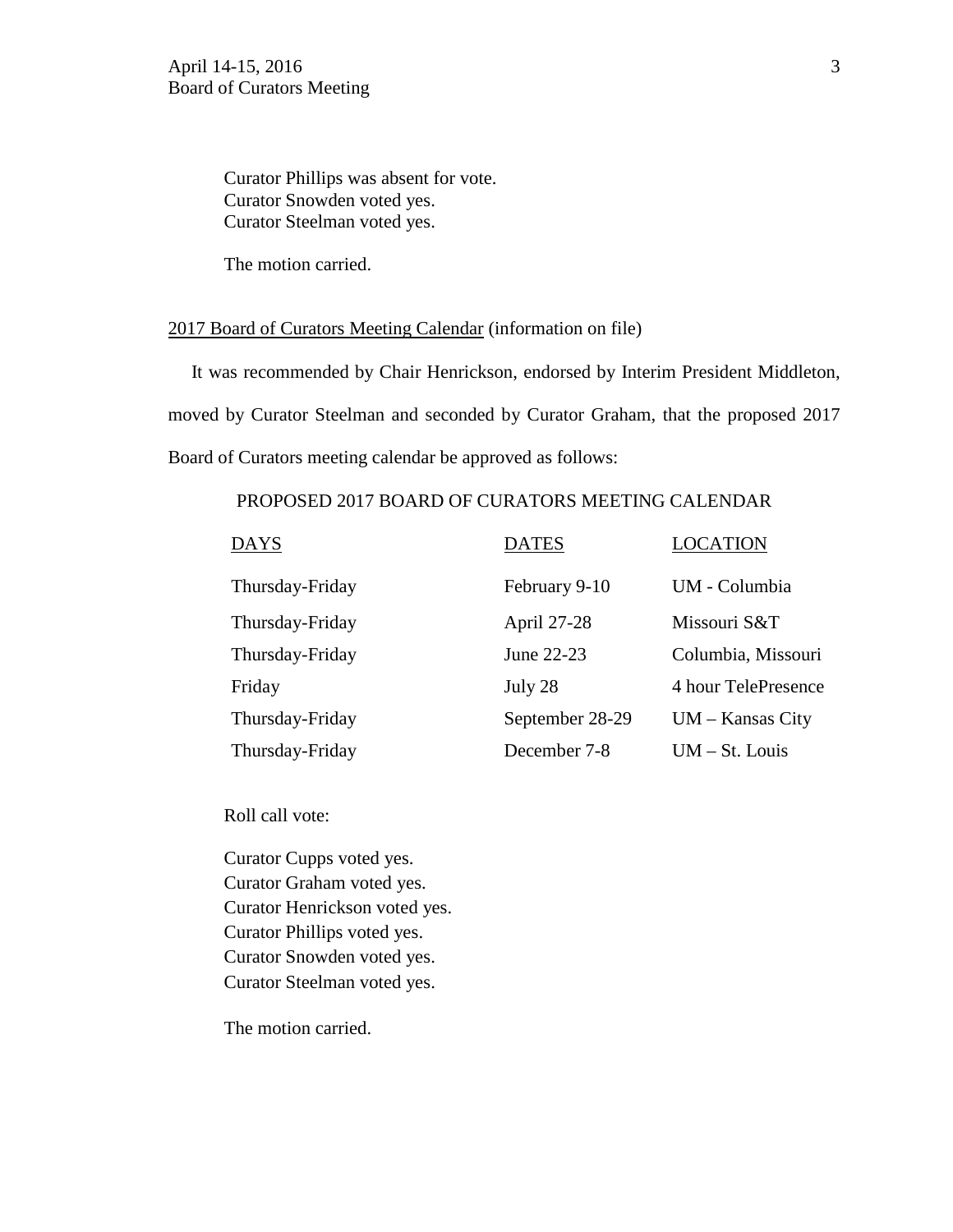Missouri University of Science and Technology Strategic Plan Highlights – presented by Chancellor Schrader (slides on file)

Board of Curators standing committee meetings were convened at 8:58 A.M. and concluded at 3:45 P.M. on Thursday, April 14, 2016. Committee actions were presented to the full Board for action following each Committee vote.

## **Finance Committee**

Curator Steelman provided time for discussion of committee business.

Review of Fiscal Year 2017 Operating Budget Planning, UM – (slides and information on file) This was in information item.

Approval of Collected Rules and Regulations 140.013, 140.015 Investment Policies, UM – presented by Treasurer Richards (information on file)

It was recommended by Vice President Burnett, endorsed by Interim President

Middleton, recommended by the Finance Committee, moved by Curator Steelman and

seconded by Curator Graham, that the:

Existing investment policies of Collected Rules and Regulations, Sections 140.013, 140.015, be amended as outlined in the attached documents (and as on file with the minutes of this meeting):

Roll call vote of Board of Curators:

Curator Cupps was absent for vote. Curator Graham voted yes. Curator Henrickson voted yes. Curator Phillips voted yes. Curator Snowden voted yes. Curator Steelman voted yes.

The motion carried.

## **Chapter 140: Investments 140.013 Investment Policy for Endowment Pool**

Bd. Min 7-22-11. Revised in entirety, Bd. Min. 6-26-12. (Note: Board approval on 6-26- 12 replaced previous rules 140.010, 140.011, 140.012 and 140.013 with new language and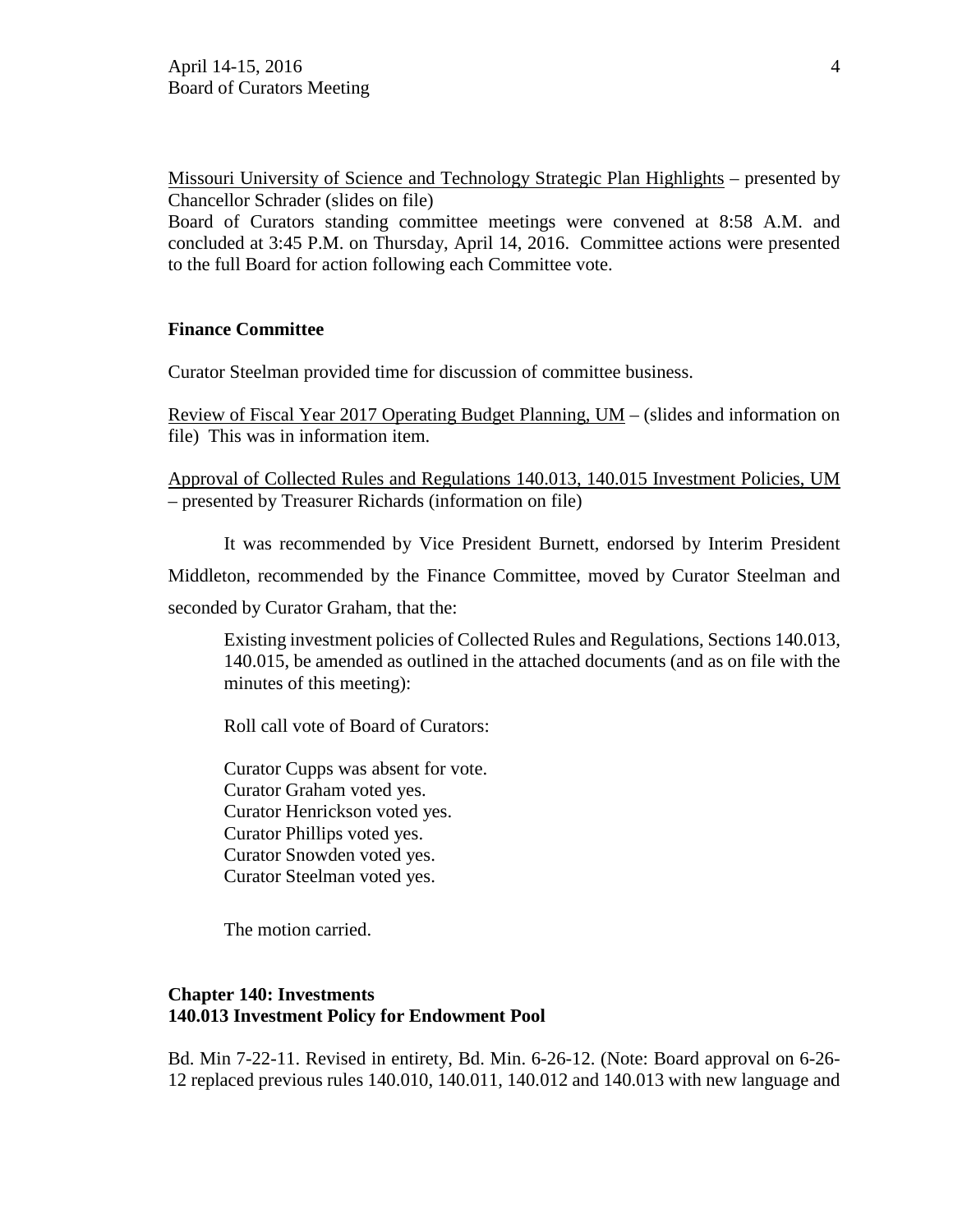reissued new rules 140.010 through and including 140.016.) Revised Bd. Min 6-14-13; Revised 9-12-13; Revised 6-25-15; Revised 2-4-16; Revised 4-14-16.

- A. **Introduction** -- The University's Endowment Pool contains gifts, bequests and other funds directed to be used to support a University program in perpetuity. Some donors require such a commitment as a condition of their gift ("true endowments"). Also, funds may be assigned to function as endowments by the Board of Curators or by University administration ("quasi endowments").
- B. **Responsibilities and Authorities** See CRR 140.010 "*Policy for Management and Oversight of Selected University Investment Pools*."
- C**. Investment Objectives --** The Endowment Pool must be managed to provide ongoing support of endowed programs in perpetuity, in conformance with donor stipulations. To accomplish this, investment returns, net of inflation, should be sufficient over time to cover annual spending distributions while maintaining or growing the underlying purchasing power of each endowed gift.
- D. **Authorized Investments** The Endowment Pool shall be invested in externally managed funds, consistent with the guidelines established in CRR 140.011, "*Policy for Investment Manager Selection, Monitoring and Retention*," in the following asset sectors:

| <b>Sector</b>              | <b>Target</b> | <b>Asset Allowable Range</b> |
|----------------------------|---------------|------------------------------|
| Global equity              | 43%           | 33% - 53%                    |
| Private equity             | 10%           | $6\% - 15\%$                 |
| Global fixed income        | 4%            | $2\% - 8\%$                  |
| U.S. Treasuries            | 0%            | $0\% - 20\%$                 |
| Emerging markets debt      | 5%            | $3\% - 8\%$                  |
| Opportunistic debt         | 7%            | $4\% - 10\%$                 |
| Hedge funds                | 6%            | $4\% - 9\%$                  |
| Risk parity                | 10%           | 7% - 14%                     |
| Real estate/infrastructure | 10%           | $6\% - 12\%$                 |
| Inflation-linked bonds     | 3%            | $1\% - 6\%$                  |
| Commodities                | 2%            | $0\% - 5\%$                  |
| Cash and cash equivalents  | 0%            | $0\% - 10\%$                 |
| <b>Total</b>               | 100%          |                              |

**Portfolio Rebalancing**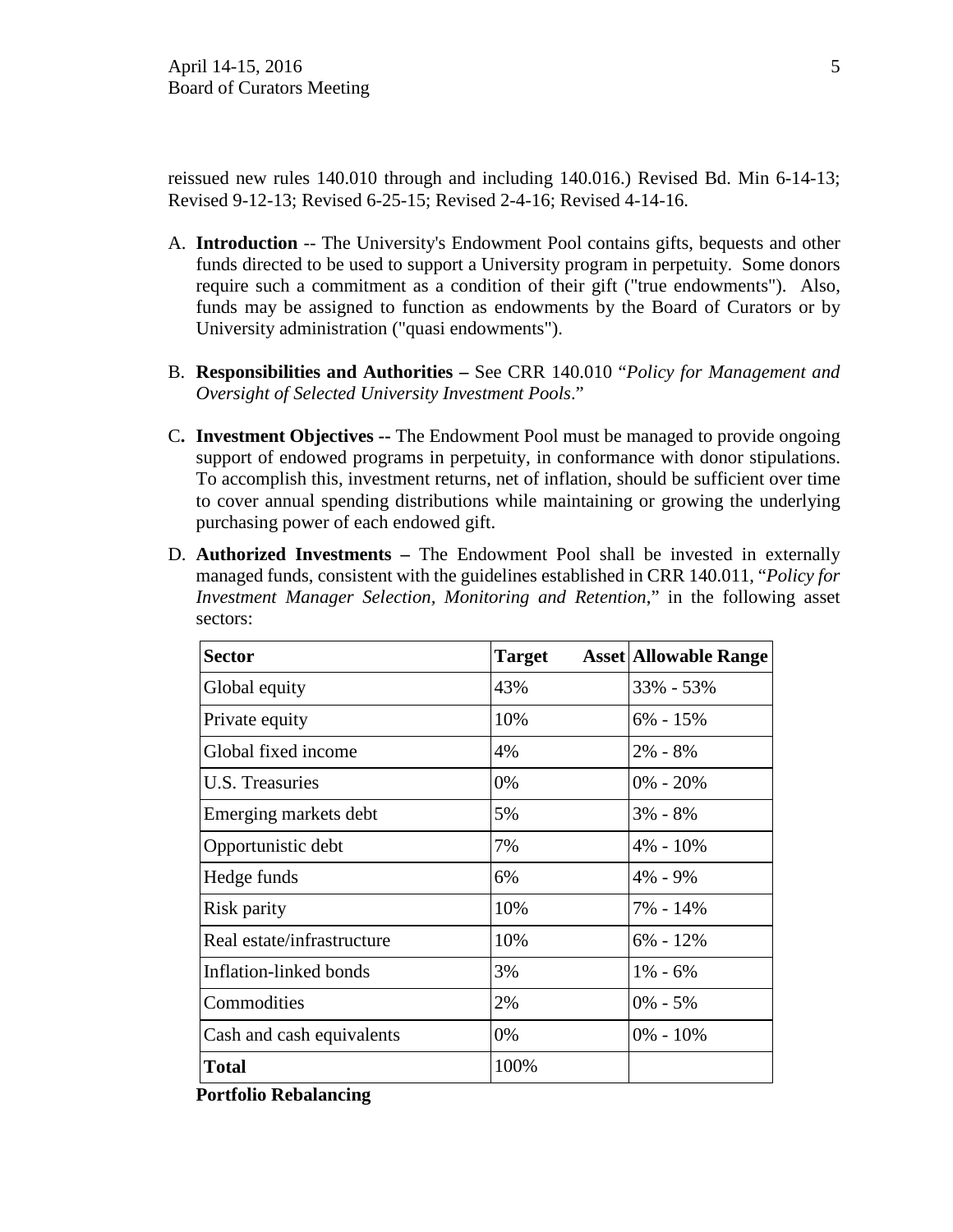Sector allocations shall be monitored on an ongoing basis as changes in market behavior may result in variations from the target asset mix. Rebalancing of the portfolio shall be considered at least quarterly, and more often if necessary to maintain allocations within the allowable range. The need to rebalance shall take into account any logistical issues associated with fully funding a particular asset sector, as well as any tactical decisions to overweight or underweight a particular asset sector based on current market conditions. The University may utilize external managers to synthetically rebalance portfolio exposures consistent with targets and allowable ranges established by this policy. Synthetic market exposures can be obtained through the use of conventional derivative instruments commonly accepted by other institutional investors, such as futures contracts and swap agreements.

Actual sector allocations shall not fall outside of the allowable ranges, with the exception of violations caused solely by periods of extreme market distress, when it may not be possible or advisable to immediately bring such allocations back to within the allowable ranges.

#### **Currency Risk Management**

In the context of a global investment portfolio, currency risk exists to the extent that investments contain exposures to foreign currencies. The desirability of this currency exposure is not necessarily aligned dollar for dollar with the desired exposure to assets denominated in foreign currencies. As such, external managers in any asset sector may implement currency strategies to alter the currency exposure of the portfolio when deemed prudent to do so in the context of the particular investment mandate. In addition, the University may utilize external managers to implement currency strategies to alter exposures in an active or passive manner as part of a portfolio or asset class overlay when deemed prudent to do so.

#### **Global Equity Portable Alpha Program**

Within the global equity sector, market exposures may be obtained through the use of passive investment vehicles, traditional long-only active management, active long/short strategies and conventional derivative instruments commonly accepted by other institutional investors, such as futures contracts and swap agreements. Equity market exposure obtained through active long/short strategies and derivative instruments shall not exceed 15% and 35% of the total global equity allocation, respectively.

To the extent that equity market exposure is obtained using derivative instruments, a portion of the underlying cash and cash equivalent balances may be managed in an active fashion by external managers as an additional tool to add excess returns above the global equity benchmark. To maximize the probability of consistently positive returns within the portable alpha portfolio, appropriate alpha strategies should exhibit low correlations to one another, and manage effective equity market beta to target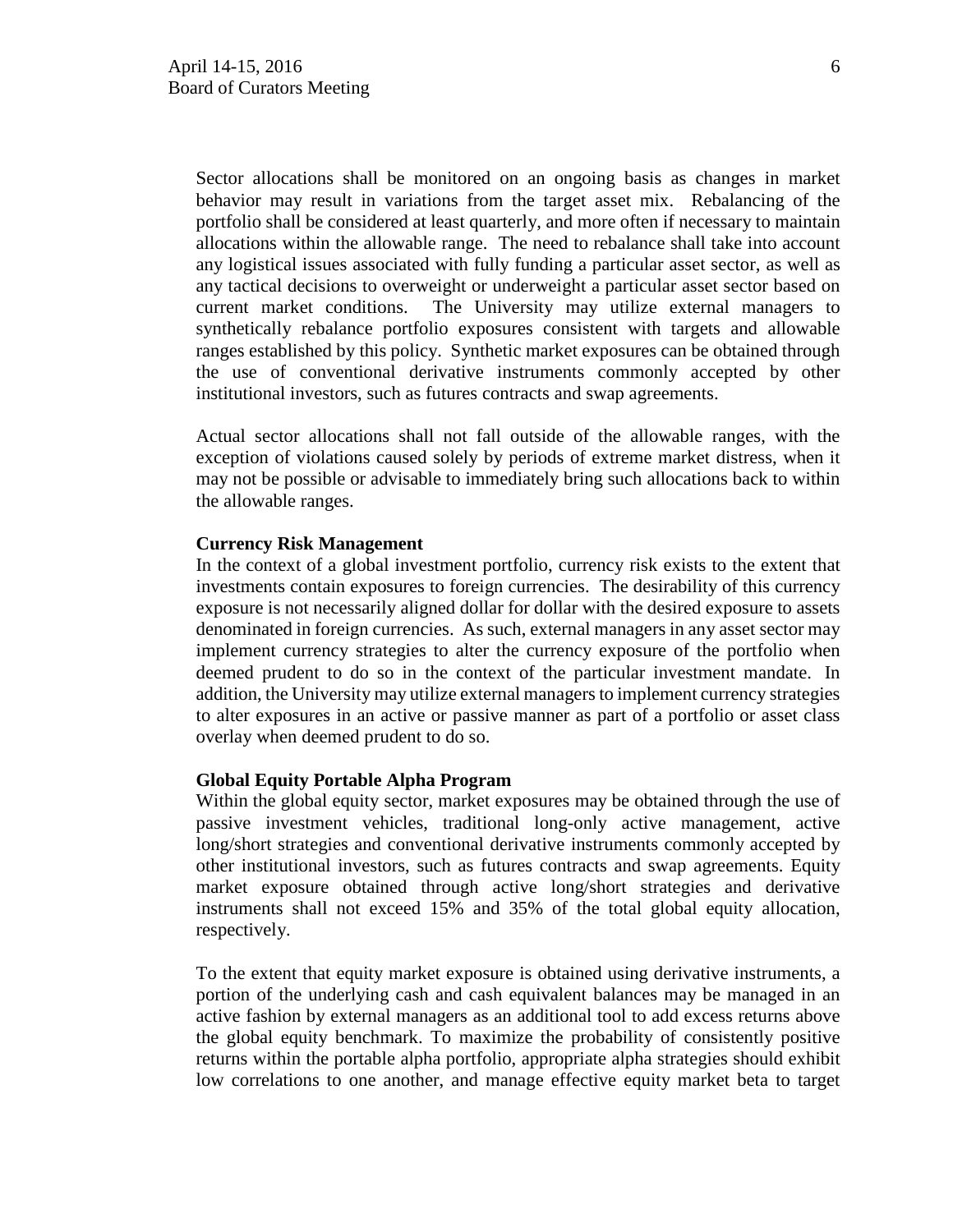levels. The allowable range of the portable alpha portfolio shall be 0-10% of the total Endowment Pool.

The Global Equity Portable Alpha Program shall be managed in accordance with prudent risk management practices established by the Treasurer, Vice President for Finance, and Investment Consultant. Such risk management practices shall include a requirement to maintain appropriate levels of margin collateral. Derivative instruments and associated cash and cash equivalent balances shall be managed by an external investment firm with appropriate expertise, experience and depth of resources.

- E. **Spending Policy** To provide ongoing support to endowed programs in perpetuity, the spending policy must be managed in conjunction with investment objectives and other factors in compliance with applicable law, such that the spending rate plus an inflationary assumption shall not exceed expected investment returns over time. At minimum, the spending policy should be reviewed in conjunction with asset/liability studies performed by the Investment Consultant not less than once every three years.
	- 1. The formula used to determine the Endowment Pool spending distribution for each fiscal year shall apply a rate of 4.5% to a base equal to the 28-quarter trailing average of market values as of December  $31<sup>st</sup>$  of the prior fiscal year. Endowment spending distributions shall be paid on a monthly basis.

The transition of the rate from 5.0% to 4.5% shall be accomplished in a methodical manner over a period not to exceed the seven years ended June 30, 2019. In no case shall the transition from 5.0% to 4.5% cause the actual spending distribution to decrease from one year to the next during the transition phase.

- 2. In addition to the spending distribution noted above, the President shall have the discretion to distribute from the Endowment Pool an administrative fee each fiscal year to be used for support of internal endowment administration and development functions. Such administrative fee shall be calculated by applying a rate of up to 1% to a base equal to the 28-quarter trailing average of market values as of December  $31<sup>st</sup>$  of the prior fiscal year. The administrative fee shall be paid on a monthly basis.
- 3. The spending policy, spending distribution formula and administrative fee may be adjusted over time by the Board to respond to general economic conditions and other factors as appropriate and in compliance with applicable law.
- 4. Implementation of the spending policy is delegated to the Vice President for Finance and Administration or her/his designees.

#### **Chapter 140: Investments**

**140.015 Investment Policy for Retirement, Disability and Death Plan**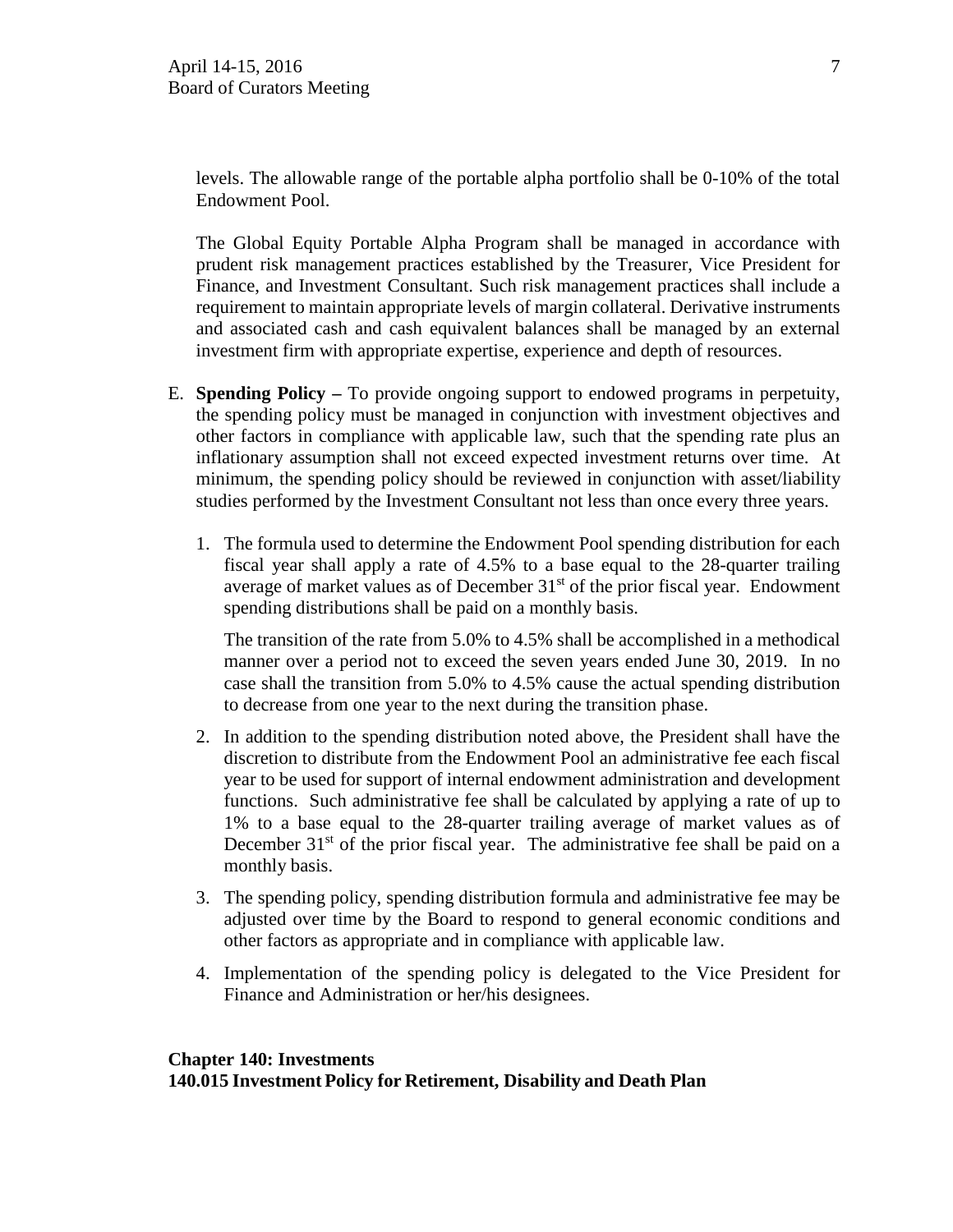Bd. Min. 6-26-12, Revised Bd. Min. 6-14-13, Revised Bd. Min 9-12-13, Revised Bd. Min. 6-25-15, Revised 2-4-16; Revised 4-14-16.

- A. **Introduction** The University's Retirement, Disability and Death Benefit Plan ("Plan") was established to provide retirement income and other stipulated benefits to qualified employees in amounts and under the conditions described in the plan. A Trust was established in 1958 and is being funded to provide the financial security of those benefits.
- B. **Responsibilities and Authorities** See CRR 140.010, "*Policy for Management and Oversight of Selected University Investment Pools*."
- C. **Investment objectives** The primary objective to be achieved in the active management of Trust assets is to provide for the full and timely payment of retirement, disability and death benefits to qualified employees. In order to fulfill this objective the University must maintain a prudent actuarially sound funding of the Plan's liabilities. This funding requirement is derived from two principal sources; the total investment return on Trust assets and the amount of University contributions. In order to minimize the University's required contributions it is imperative that total investment returns be maximized.
- D. **Authorized Investments** The Plan shall be invested in externally managed funds, consistent with the guidelines established in CRR 140.011, "*Policy for Investment Manager Selection, Monitoring and Retention*," in the following asset sectors:

| <b>Sectors</b>             | Target Asset Mix Allowable Range |              |
|----------------------------|----------------------------------|--------------|
| Global equity              | 37%                              | 27% - 47%    |
| Private equity             | 10%                              | $6\% - 15\%$ |
| Global fixed income        | 4%                               | $2\% - 8\%$  |
| U.S. Treasuries            | 0%                               | $0\% - 20\%$ |
| Emerging markets debt      | 6%                               | 4% - 9%      |
| Opportunistic debt         | 12%                              | $9\% - 15\%$ |
| Hedge funds                | 6%                               | 4% - 9%      |
| Risk parity                | 10%                              | 7% - 14%     |
| Real estate/infrastructure | 8%                               | 4% - 10%     |
| Inflation-linked bonds     | 4%                               | 2% - 7%      |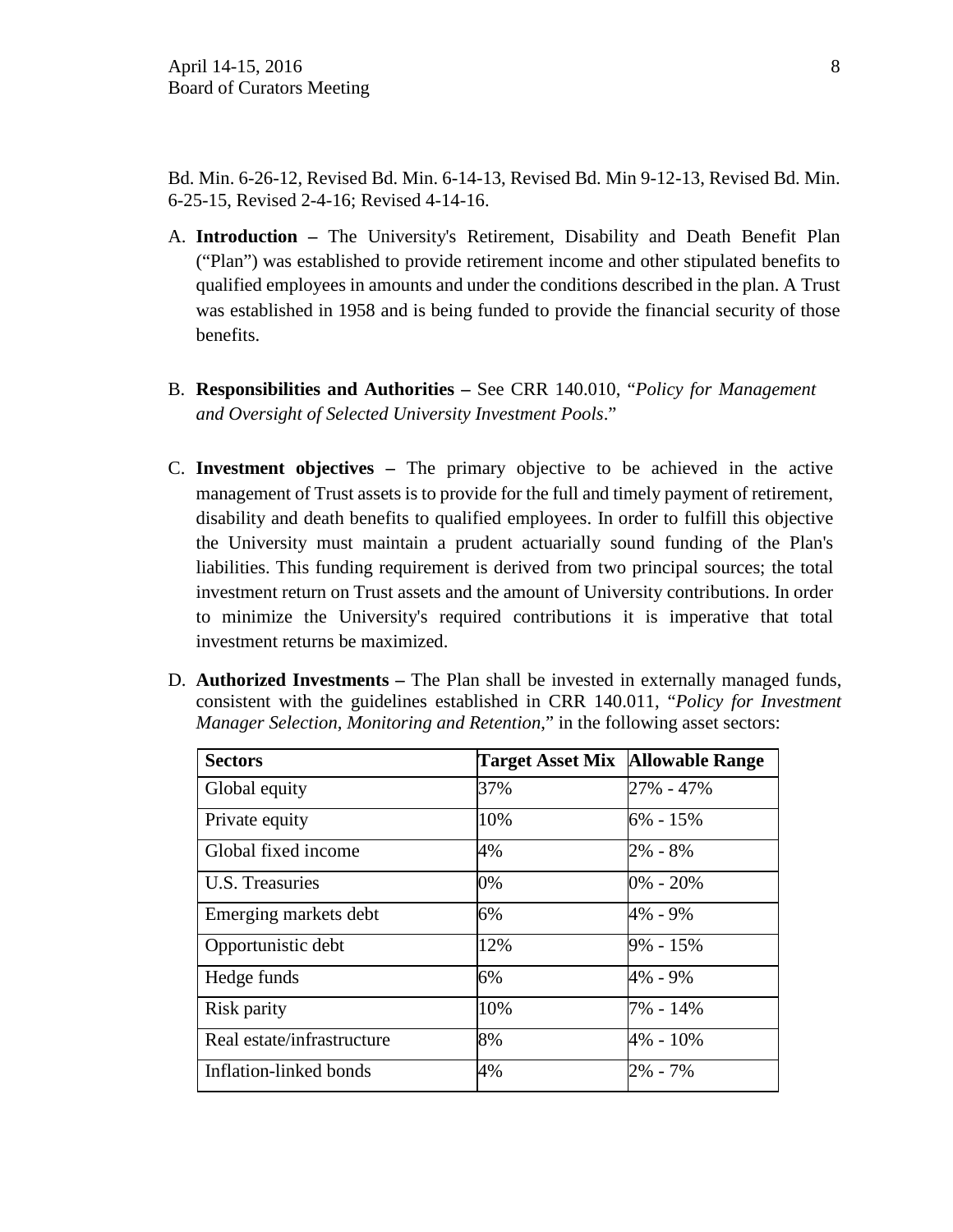| <b>Commodities</b>               | 3%   | $0\% - 6\%$  |
|----------------------------------|------|--------------|
| <b>Cash and cash equivalents</b> | 0%   | $0\% - 10\%$ |
| <b>Total</b>                     | 100% |              |

## **Portfolio Rebalancing**

Sector allocations shall be monitored on an ongoing basis as changes in market behavior may result in variations from the target asset mix. Rebalancing of the portfolio shall be considered at least quarterly, and more often if necessary to maintain allocations within the allowable range. The need to rebalance shall take into account any logistical issues associated with fully funding a particular asset sector, as well as any tactical decisions to overweight or underweight a particular asset sector based on current market conditions. The University may utilize external managers to synthetically rebalance portfolio exposures consistent with targets and allowable ranges established by this policy. Synthetic market exposures can be obtained through the use of conventional derivative instruments commonly accepted by other institutional investors, such as futures contracts and swap agreements.

Actual sector allocations shall not fall outside of the allowable ranges, with the exception of violations caused solely by periods of extreme market distress, when it may not be possible or advisable to immediately bring such allocations back to within the allowable ranges.

#### **Currency Risk Management**

In the context of a global investment portfolio, currency risk exists to the extent that investments contain exposures to foreign currencies. The desirability of this currency exposure is not necessarily aligned dollar for dollar with the desired exposure to assets denominated in foreign currencies. As such, external managers in any asset sector may implement currency strategies to alter the currency exposure of the portfolio when deemed prudent to do so in the context of the particular investment mandate. In addition, the University may utilize external managers to implement currency strategies to alter exposures in an active or passive manner as part of a portfolio or asset class overlay when deemed prudent to do so.

#### **Global Equity Portable Alpha Program**

Within the global equity sector, market exposures may be obtained through the use of passive investment vehicles, traditional long-only active management, active long/short strategies and conventional derivative instruments commonly accepted by other institutional investors, such as futures contracts and swap agreements. Equity market exposure obtained through active long/short strategies and derivative instruments shall not exceed 15% and 35% of the total global equity allocation, respectively.

To the extent that equity market exposure is obtained using derivative instruments, a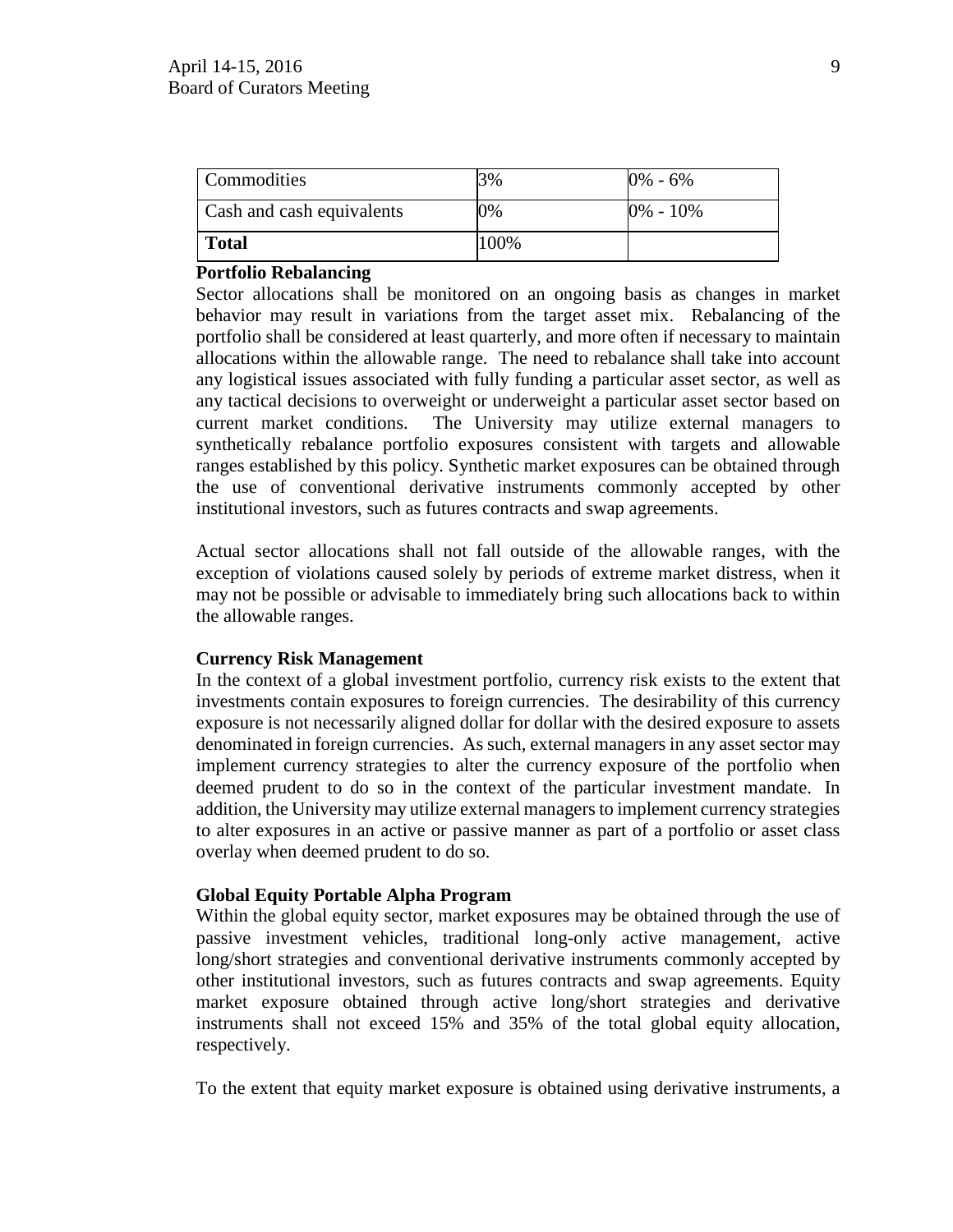portion of the underlying cash and cash equivalent balances may be managed in an active fashion by external managers as an additional tool to add excess returns above the global equity benchmark. To maximize the probability of consistently positive returns within the portable alpha portfolio, appropriate alpha strategies should exhibit low correlations to one another, and manage effective equity market beta to target levels. The allowable range of the portable alpha portfolio shall be 0-10% of the total Retirement Fund.

The Global Equity Portable Alpha Program shall be managed in accordance with prudent risk management practices established by the Treasurer, Vice President for Finance, and Investment Consultant. Such risk management practices shall include a requirement to maintain appropriate levels of margin collateral. Derivative instruments and associated cash and cash equivalent balances shall be managed by an external investment firm with appropriate expertise, experience and depth of resources.

- E. **Other** The Board of Curators delegates to the President of the University the following responsibilities with respect to the Plan:
	- 1. Recommend contributions to the Plan.
	- 2. Recommend annuity, mortality and other tables as may be useful in actuarial determination.
	- 3. Recommend actuarial valuations made by experts retained for that purpose.
	- 4. Maintain data necessary for actuarial valuations of the assets of the Plan.
	- 5. Maintain accurate records for the Plan.

Project Approval – MU Health Care Emergency Power System Modifications Phase 2, MU – presented by Vice President Burnett (information on file)

It was recommended by Interim Chancellor Foley, endorsed by Interim President Middleton, recommended by the Finance Committee, moved by Curator Steelman and seconded by Curator Graham, that the following action be approved:

> the project approval for MU Health Care Emergency Power System Modifications – Phase 2, University of Missouri – Columbia.

| Funding of the project budget is from: |             |
|----------------------------------------|-------------|
| <b>MU Healthcare Reserve Funds</b>     | \$6,900,000 |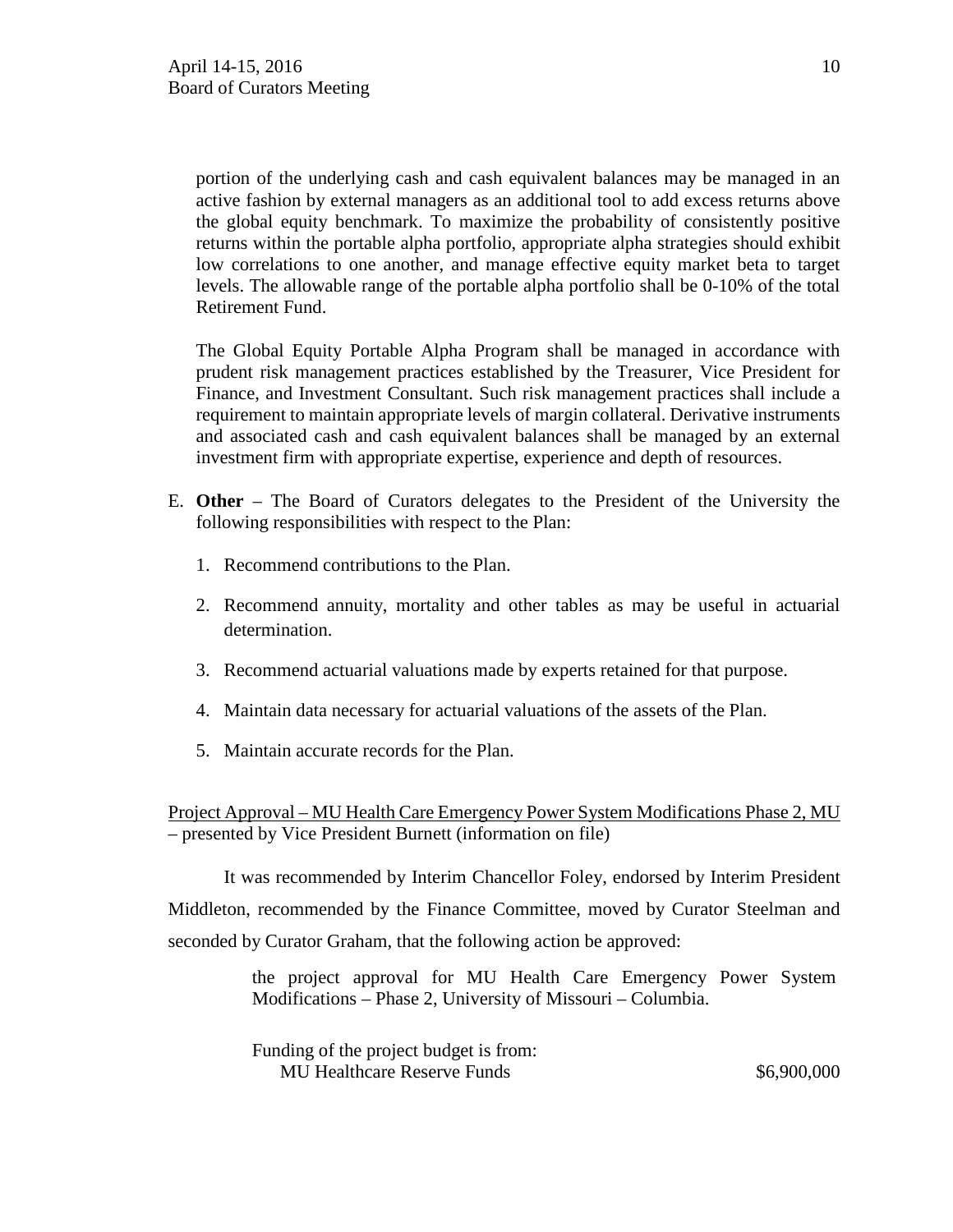Roll call vote Full Board: Curator Cupps voted yes. Curator Graham voted yes. Curator Henrickson voted yes. Curator Phillips voted yes. Curator Snowden voted yes. Curator Steelman voted yes.

The motion carried.

Project Approval, University of Missouri Teaching Hospital – West Wing Expansion and Renovation Project, MU – presented by Vice President Burnett (information on file)

It was recommended by Interim Chancellor Foley, endorsed by Interim President Middleton, recommended by the Finance Committee, moved by Curator Graham and seconded by Curator Snowden, that the following action be approved:

> the project approval for Missouri University Teaching Hospital – West Wing Expansion and Renovation Project, University of Missouri – Columbia.

> Funding of the project budget is from: MU Healthcare Reserve Funds  $$15,950,000$

Roll call vote Full Board:

Curator Cupps voted yes. Curator Graham voted yes. Curator Henrickson voted yes. Curator Phillips voted yes. Curator Snowden voted yes. Curator Steelman voted yes.

The motion carried.

#### **Compensation and Human Resources Committee**

Curator Phillips provided time for discussion of committee business.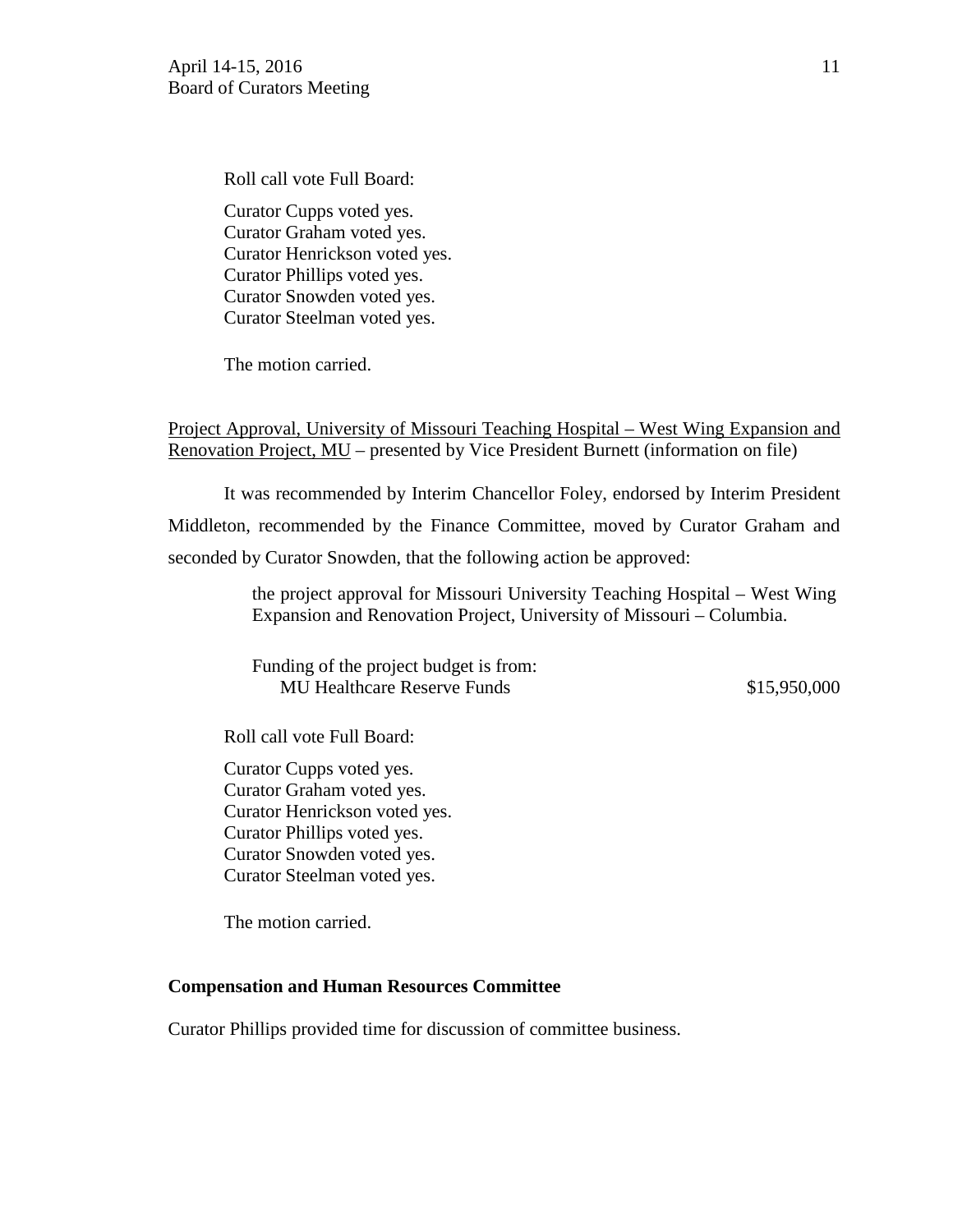Annual Retirement Plan Actuarial Report and Required Contribution – presented by Interim Vice President Stuck and Mr. John Kaplan with The Segal Group, Inc. (slides and information on file) This was in information item only.

# Retiree Medical Insurance – presented by Interim Vice President Stuck (slides on file)

It was recommended by Interim Vice President Kelley Stuck, endorsed by Interim President Middleton, recommended by the Compensation and Human Resources Committee, moved by Curator Phillips and seconded by Curator Graham, that the recommended changes be made to the UM Retiree medical insurance eligibility requirements and subsidy structure as follows:

# **Recommended change to retiree insurance program eligibility:**

Effective January 1, 2018, an employee must meet all three of the following criteria. For purposes of eligibility, partial years are not counted. The three criteria require the employee to:

- Be benefits-eligible with at least five years of service prior to January 1, 2018; and
- Be at least 60 years old on his/her retirement date; and
- Have at least 20 years of service to the UM System on his/her retirement date.

# **Recommended change to retiree insurance program subsidy:**

If the three criteria above are met, the method for calculating the subsidy will be as follows; for purposes of calculating the subsidy, partial years are not counted:

- If age and years of service add up to 80 or greater prior to January 1, 2018, the employee will receive the same percentage subsidy as current retirees.
- If age plus years of service add up to less than 80 on January 1, 2018, then the employee will receive a fixed annual subsidy of \$100 per year of service, up to a maximum of \$2,500 annually.

# **The retiree insurance program will close on January 1, 2018, to:**

- Current employees who do not accrue at least five years of service before January 1, 2018.
- All employees hired on or after January 1, 2018.

This item is for Board action.

Roll call vote of Board of Curators:

Curator Cupps voted yes.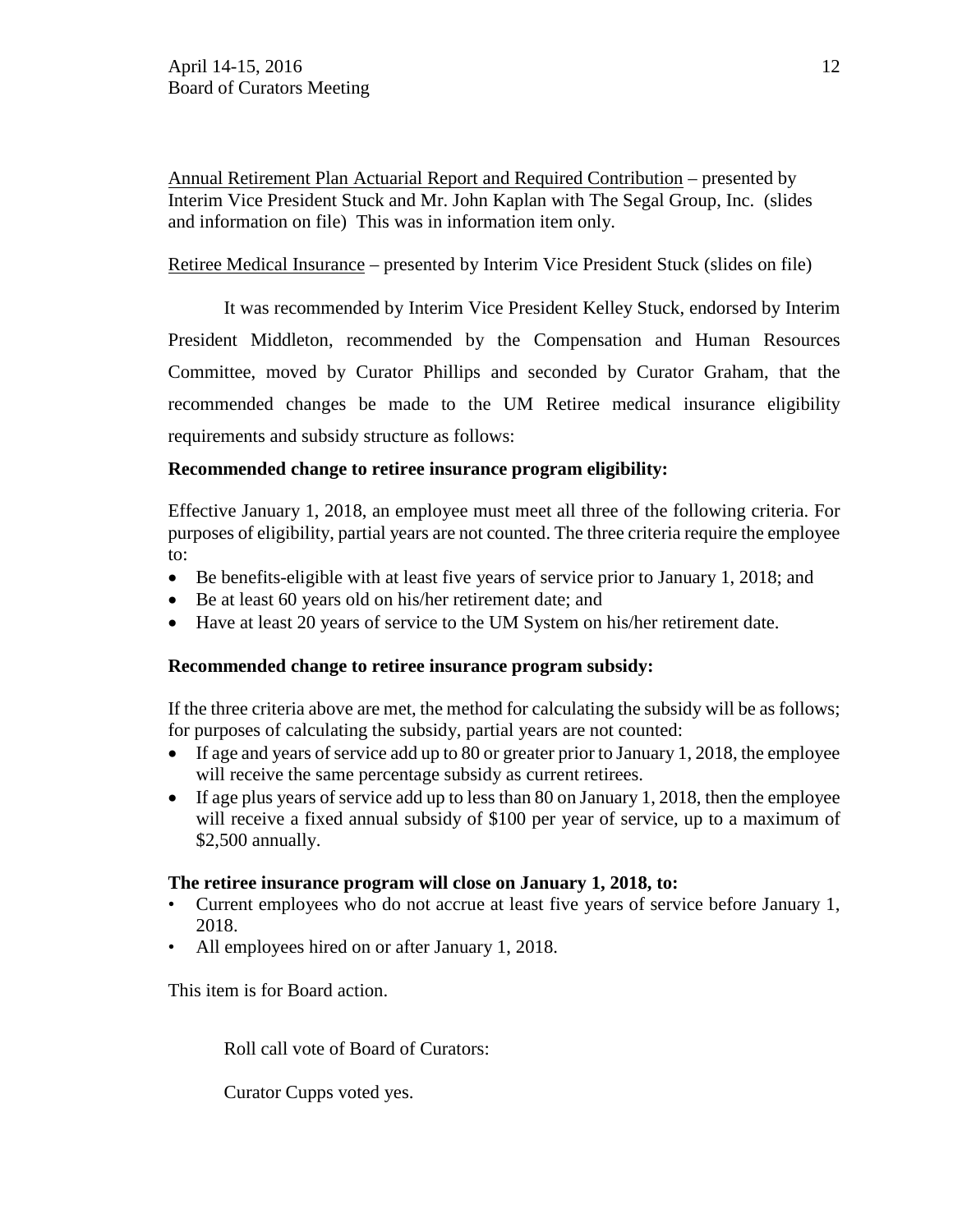Curator Graham voted yes. Curator Henrickson voted yes. Curator Phillips voted yes. Curator Snowden voted yes. Curator Steelman voted yes.

The motion carried.

# **Audit Committee**

Chairman Graham provided time for discussion of committee business.

#### **Information**

- 1. Fiscal Year 2015 A-133 Audit Report and NCAA Agreed Upon Procedures Reports, UM (slides and information on file)
- 2. Internal Audit Quarterly Report, UM (slides and information on file)

# Action

1. Resolution, Executive Session of Audit Committee Meeting

# **11:30 am – 12:30 pm Luncheon by Invitation for Board of Curators, Interim President, Missouri University of Science and Technology Chancellor and Missouri S&T Student Leaders** Carver/Turner Room, Havener Center

# **Presidential Search Committee**

Held in the campus TelePresence Centers, originated from Room 201A, Curtis Laws Library, Missouri S&T campus.

# Action

- 1. Resolution for Executive Session of the Presidential Search Committee meeting
- 2. Approval, Minutes of Presidential Search Committee Meeting, March 14, 2016
- 3. UM System President Qualifications Statement

Please see Presidential Search Committee meeting minutes.

# **Academic, Student and External Affairs Committee**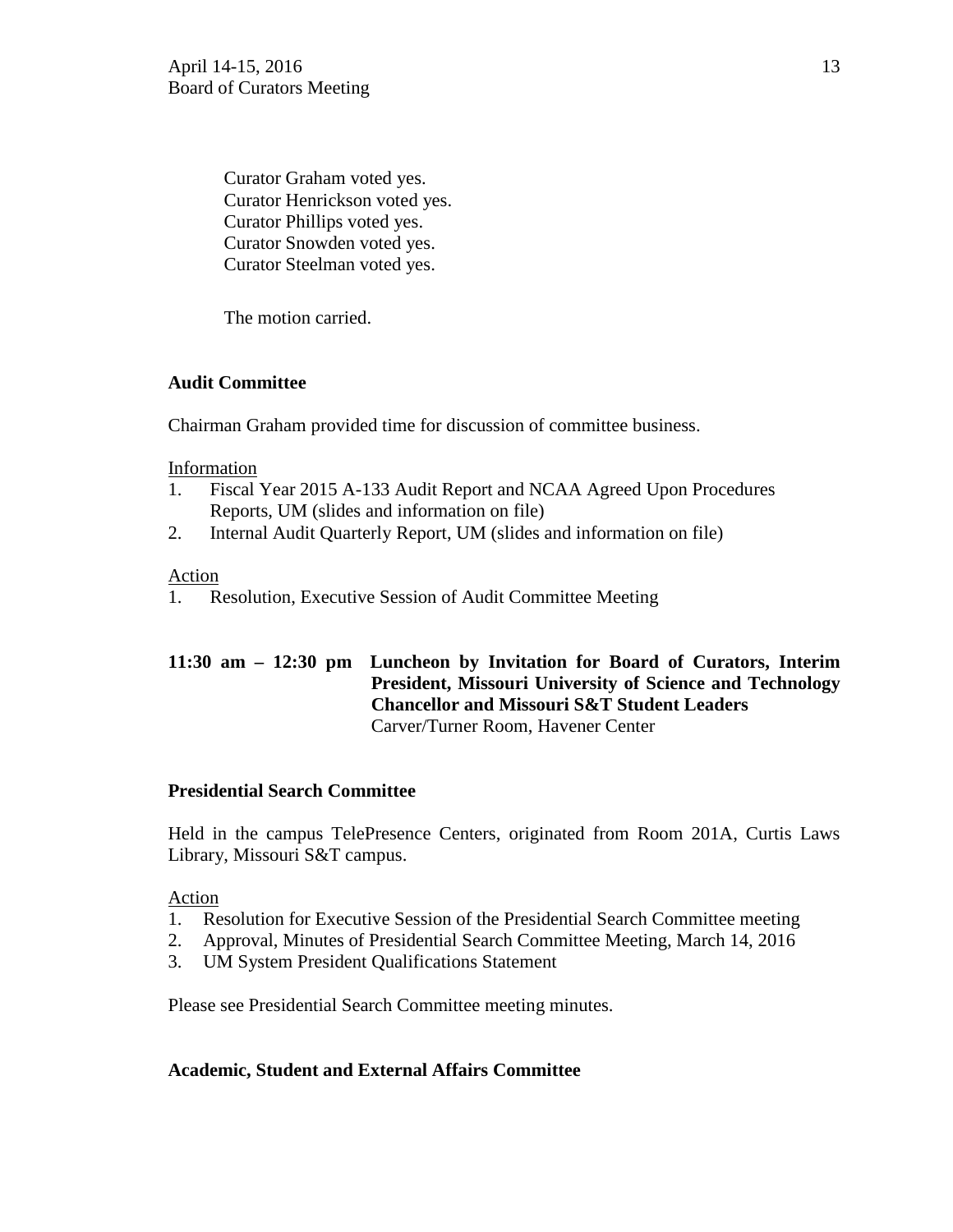Chairman Snowden provided time for discussion of committee business.

1. University Relations Report (slides on file for this information item)

#### Action

- 1. Masters of Science: Applied Behavior Analysis, MU
- 2. Bachelor of Arts: Film and Media Arts, UMKC

Masters of Science: Applied Behavior Analysis, MU – presented by Senior Associate Vice President Graham (information on file)

It was recommended by Interim Executive Vice President Robert W. Schwartz, endorsed by Interim President Michael Middleton, recommended by the Academic, Student and External Affairs Committee, moved by Curator Snowden, seconded by Curator Steelman, that the following action by approved:

that the University of Missouri, Columbia be authorized to submit the attached proposal (and as on file with the minutes of this meeting) for an BS in Applied Behavior Analysis to the Coordinating Board for Higher Education for approval.

Roll call vote of Board:

Curator Cupps voted yes. Curator Graham voted yes. Curator Henrickson voted yes. Curator Phillips voted yes. Curator Snowden voted yes. Curator Steelman voted yes.

The motion carried.

Bachelor of Arts: Film and Media Arts, UMKC – presented by Senior Associate Vice President Graham (information on file)

It was recommended by Interim Executive Vice President Robert W. Schwartz, endorsed by Interim President Michael Middleton, recommended by the Academic, Student and External Affairs Committee, moved by Curator Snowden, seconded by Curator Phillips, that the following action by approved: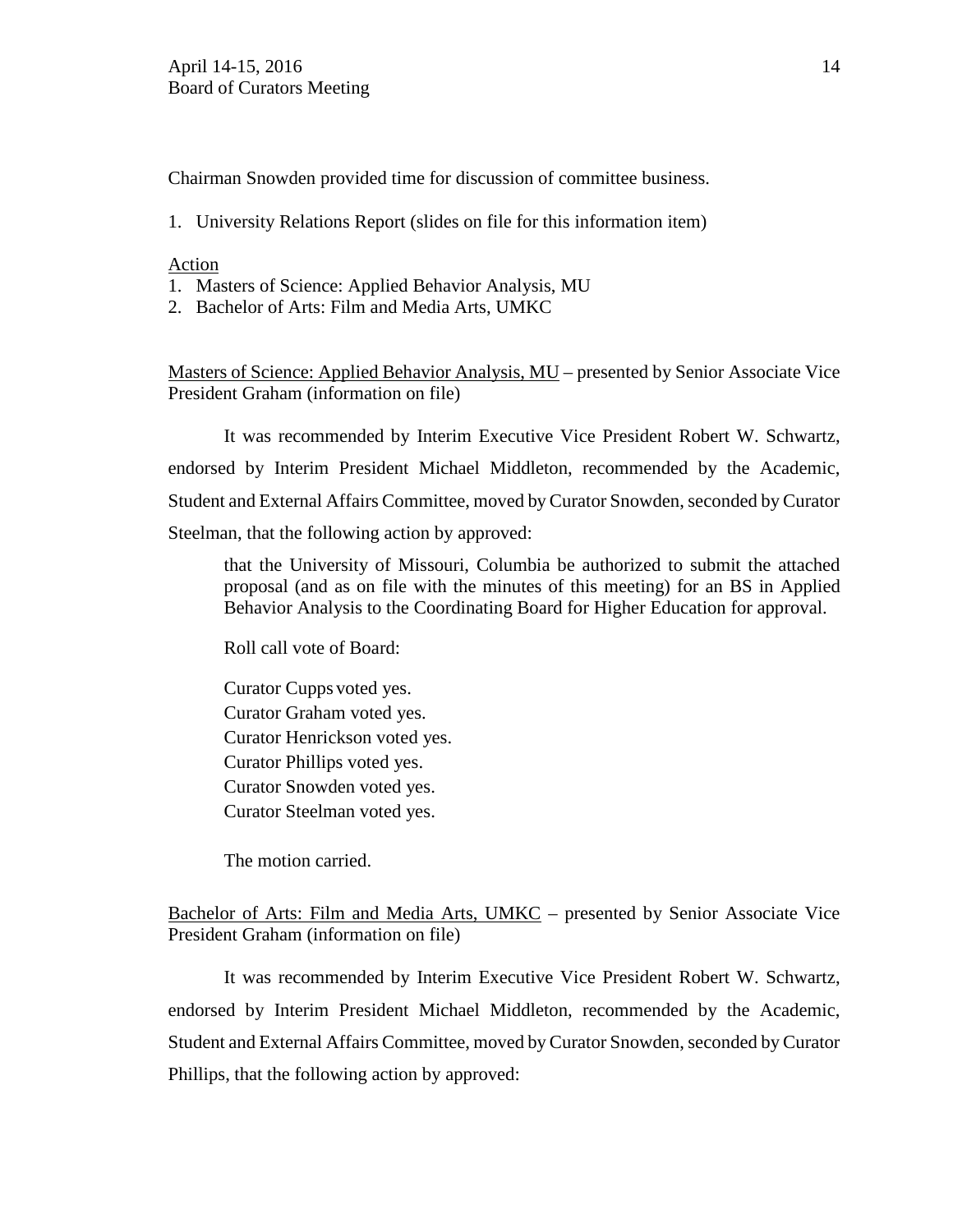that the University of Missouri, Kansas City be authorized to submit the attached proposal (and as on file with the minutes of this meeting) for a Bachelor of Arts in Film & Media Arts to the Coordinating Board for Higher Education for approval.

Roll call vote of Board:

Curator Cupps voted yes. Curator Graham voted yes. Curator Henrickson voted yes. Curator Phillips voted yes. Curator Snowden voted yes. Curator Steelman voted yes.

The motion carried.

The public session of the Board of Curators meeting recessed at 3:45 P.M.

## **Board of Curators Meeting – Executive Session**

A meeting of the University of Missouri Board of Curators was convened in executive session at 3:50 P.M., on Thursday, April 14, 2016, in the Silver and Gold Room of the Havener Center on the Missouri University of Science and Technology campus, Rolla, Missouri, pursuant to public notice given of said meeting. Curator Pamela Q. Henrickson, Chair of the Board of Curators, presided over the meeting.

#### Present

The Honorable Donald L. Cupps The Honorable Maurice B. Graham The Honorable Pamela Q. Henrickson The Honorable John R. Phillips The Honorable Phillip H. Snowden The Honorable David L. Steelman

Also Present Mr. Michael A. Middleton, Interim President Mr. Stephen J. Owens, General Counsel Ms. Cindy S. Harmon, Secretary of the Board of Curators

#### **Audit Committee Meeting – Executive Session**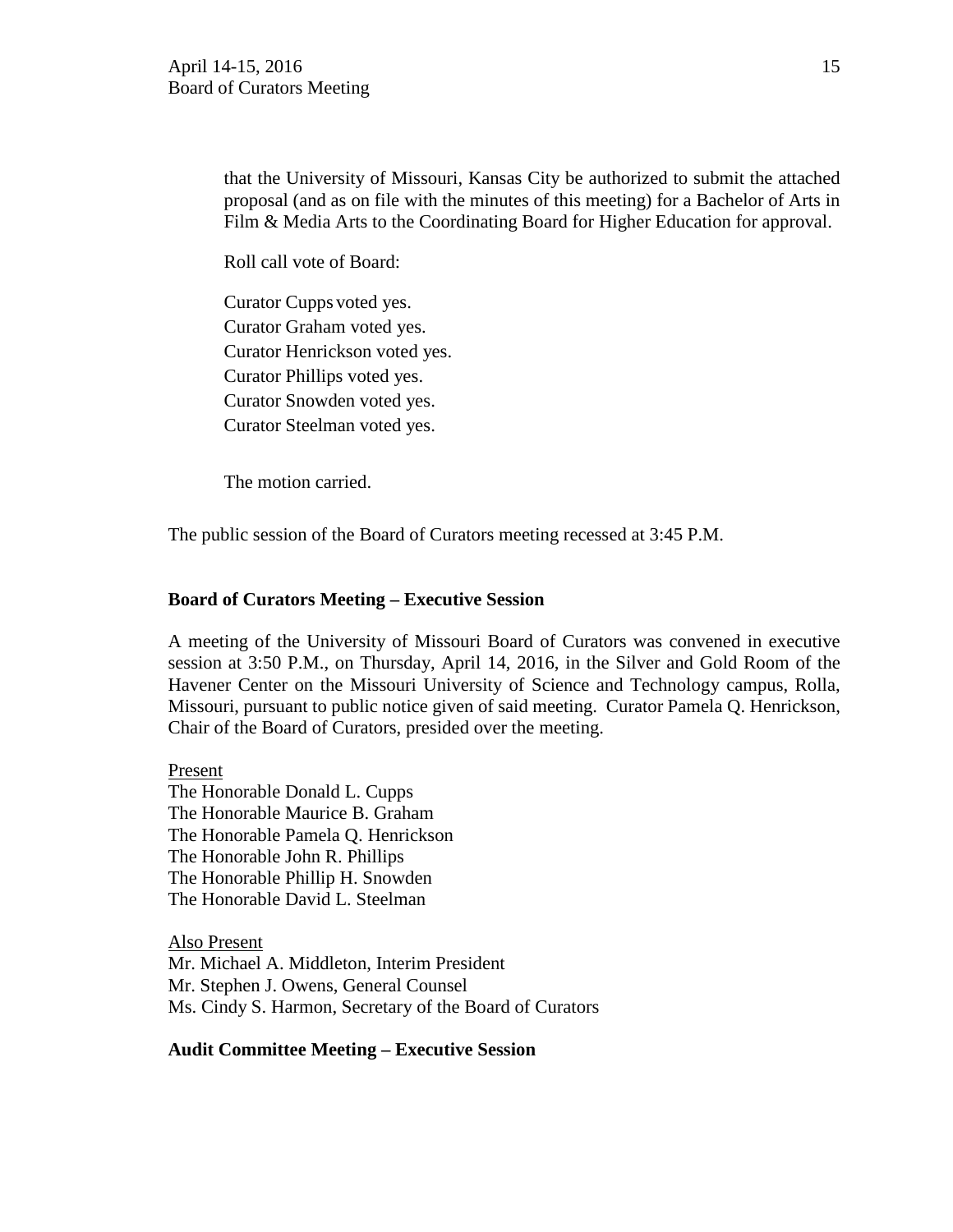Vice President Brian Burnett, Chief Audit Executive Ryan Rapp, Interim Chancellor Hank Foley, Ms. Rhonda Gibler, Provost Garnet Stokes joined the meeting.

Internal Audit Update and Legal Advice – presented by Chief Audit Executive Rapp and General Counsel Owens

Ms. Rhonda Gibler and Provost Garnet Stokes excused themselves from the meeting.

Mr. Mitch Wasden and Mr. Robert Hess joined the meeting.

Contract and Legal Advice – presented by Chief Audit Executive Rapp and General Counsel Owens

# **General Business**

General Counsel's Report and Legal Advice – presented by General Counsel Owens

 $272$ New Entity Formation, MU – this item is excluded from the minutes and may be given public notice upon completion.

<sup>273</sup>New Entity Formation, MU – this item is excluded from the minutes and may be given public notice upon completion.

Mr. Wasden and Mr. Hess excused themselves from the meeting.

Property License, Normandie Hall (Boiler House), St. Louis, St. Louis County, Missouri, UMSL – presented by Vice President Burnett (information on file)

It was recommended by Chancellor George, endorsed by Interim President

Middleton, moved by Curator Graham and seconded by Curator Phillips, that the following

action be approved:

that the Vice President for Finance be authorized to enter into a fifteen-year license with Incarnate Word Academy (IWA) for non-exclusive use of the 'boiler house' building located at 2794 Normandy Drive, St. Louis, St. Louis County, Missouri (Normandie Hall) and the equipment contained therein serving the IWA campus facilities, for the University of Missouri-St. Louis.

 $\cosh 3\theta$ 

Roll call vote: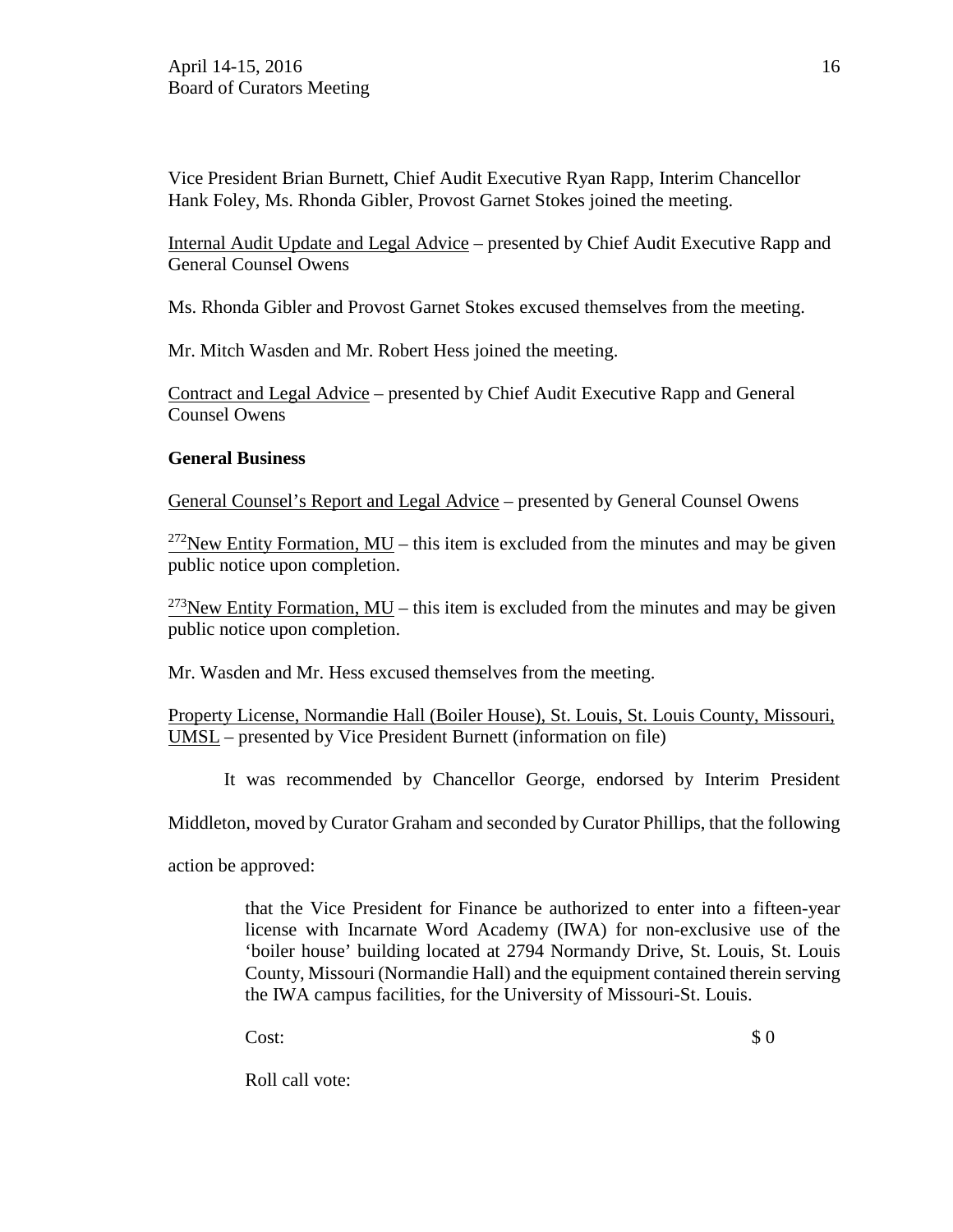Curator Cupps voted yes. Curator Graham voted yes. Curator Henrickson voted yes. Curator Phillips voted yes. Curator Snowden voted yes. Curator Steelman voted yes.

The motion carried.

This item was completed on April 30, 2016.

<sup>274</sup>Property Purchase, MU – this item is excluded from the minutes and may be given public notice upon completion.

<sup>275</sup>Property Purchase, MU – this item is excluded from the minutes and may be given public notice upon completion.

Property Sale, 3211, 3213, 3217 and 3301 South Providence Road, Columbia, Missouri, MU – presented by Vice President Burnett (information on file)

It was recommended by Interim Chancellor Foley, endorsed by Interim President

Middleton, moved by Curator Steelman and seconded by Curator Snowden, that the

following action be approved:

that the Vice President for Finance be authorized to negotiate and sell, at or above appraised value, approximately 4.8 acres of land and buildings formerly known as the University Physicians Green Meadows Clinics located at 3211, 3213, 3217, and 3301 South Providence Road, Columbia, Missouri, for the University of Missouri-Columbia.

Proceeds will be credited to the University Hospital Clinic Facility fund.

Roll call vote:

Curator Cupps voted yes. Curator Graham voted yes. Curator Henrickson voted yes. Curator Phillips voted yes. Curator Snowden voted yes.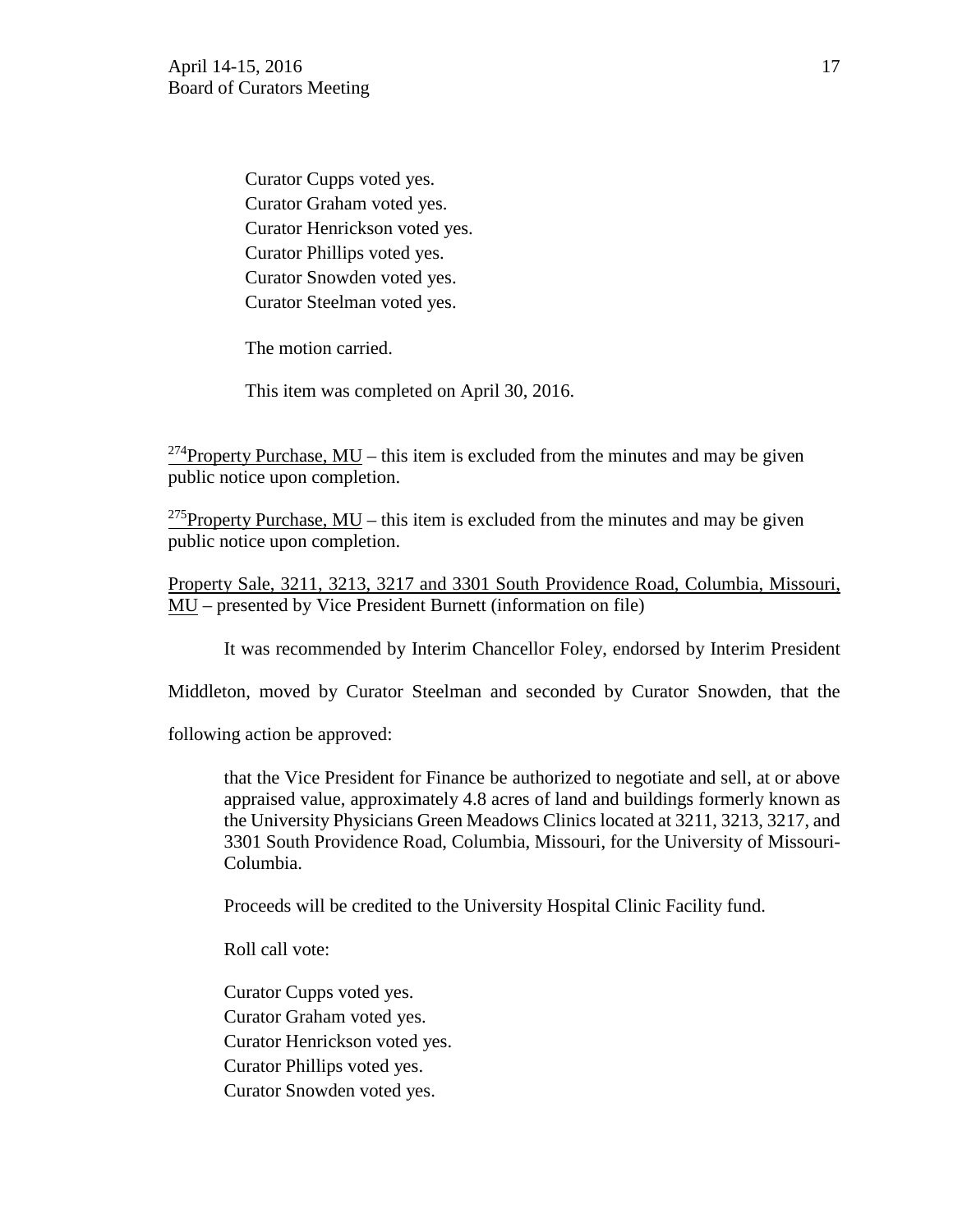Curator Steelman voted yes.

The motion carried.

This item was completed on May 31, 2016.

Vice President Burnett excused himself from the meeting.

General Counsel's Report and Legal Advice – presented by General Counsel Owens

No action taken by the Board.

The executive session of the Board of Curators meeting recessed at 6:25 pm on Thursday, April 14, 2016.

# **Reception and Dinner for the Board of Curators, President and General Officers (By Invitation)**

6:30 – 8:30 P.M. Thursday, April 14, 2016 Hosted by: Chancellor Cheryl B. Schrader and Mr. Jeffrey L. Schrader Location: Hasselman Alumni House, Missouri University of Science and Technology campus, Rolla, Missouri Program: S&T Spotlight: Performances Highlighting Our Inclusive Community

# **BOARD OF CURATORS MEETING – PUBLIC SESSION**

**Missouri S&T Faculty Senate Breakfast and Presentation with the Board of Curators** 8:00 – 8:45 A.M. Friday, April 15, 2016

| Topic:     | Research Changing Everyday People's Lives       |
|------------|-------------------------------------------------|
| Presenter: | Yinfa Ma, Ph.D., Casey Burton and Ariel Donovan |
| Location:  | St. Pat's Ballroom C, Havener Center            |

A meeting of the University of Missouri Board of Curators reconvened in public session at 9:00 A.M., on Friday, April 15, 2016, in St. Pat's Ballroom A&B of the Havener Center on the Missouri University of Science and Technology campus, Rolla, Missouri, pursuant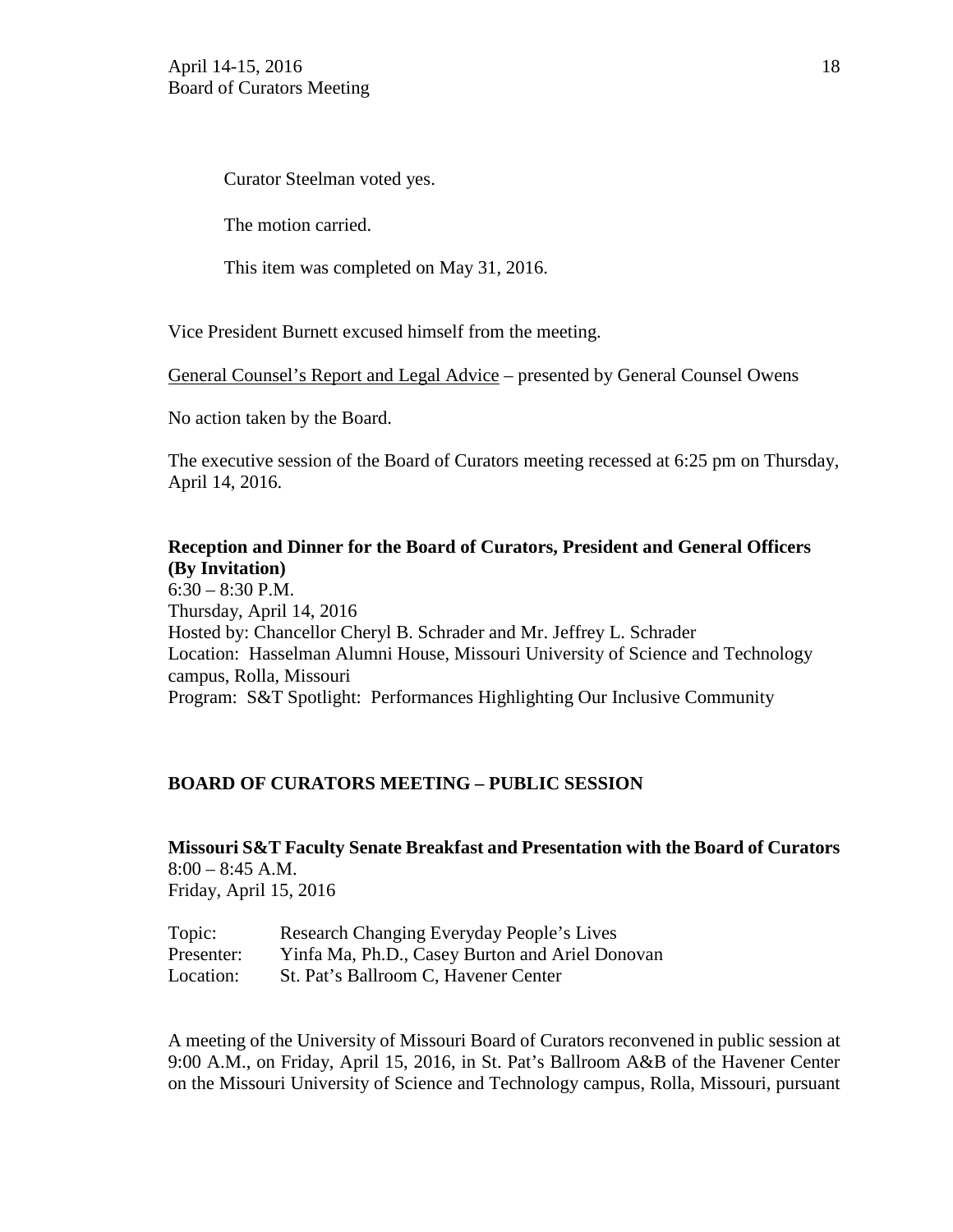to public notice given of said meeting. Curator Pamela Q. Henrickson, Chair of the Board of Curators, presided over the meeting.

Present

The Honorable Donald L. Cupps The Honorable Maurice B. Graham The Honorable Pamela Q. Henrickson The Honorable John R. Phillips The Honorable Phillip H. Snowden The Honorable David L. Steelman

Also Present

- Mr. Michael A. Middleton, Interim President
- Mr. Stephen J. Owens, General Counsel
- Ms. Cindy Harmon, Secretary of the Board of Curators
- Dr. Gary K. Allen, Vice President for Information Technology
- Dr. Brian D. Burnett, Vice President for Finance
- Dr. Henry "Hank" Foley, Interim Chancellor for University of Missouri-Columbia
- Dr. Thomas F. George, Chancellor for University of Missouri-St. Louis
- Mr. Stephen C. Knorr, Vice President for University Relations
- Mr. Leo E. Morton, Chancellor for University of Missouri-Kansas City
- Dr. Cheryl B. Schrader, Chancellor for Missouri University of Science and Technology
- Dr. Robert W. Schwartz, Interim Vice President for Academic Affairs, Research and Economic Development
- Ms. Kelley Stuck, Interim Vice President for Human Resources
- Ms. Zora Z. Mulligan, Chief of Staff, UM System
- Mr. John Fougere, Chief Communications Officer, UM System
- Media representatives

# **General Business**

Board Chairman's Report – A Culture of Respect (slides on file)

Four Missouri S&T students participated in a panel discussion regarding study abroad experiences and how international students contribute to the campus diversity and their experience on campus. The student participants were Bradley Parks, Bridget Bier, Malick Ndiaye and Razan Alyamani.

University of Missouri System President's Report – presented by Interim President Middleton

The Interim President presented an update of strategic goals progress and moving the University forward.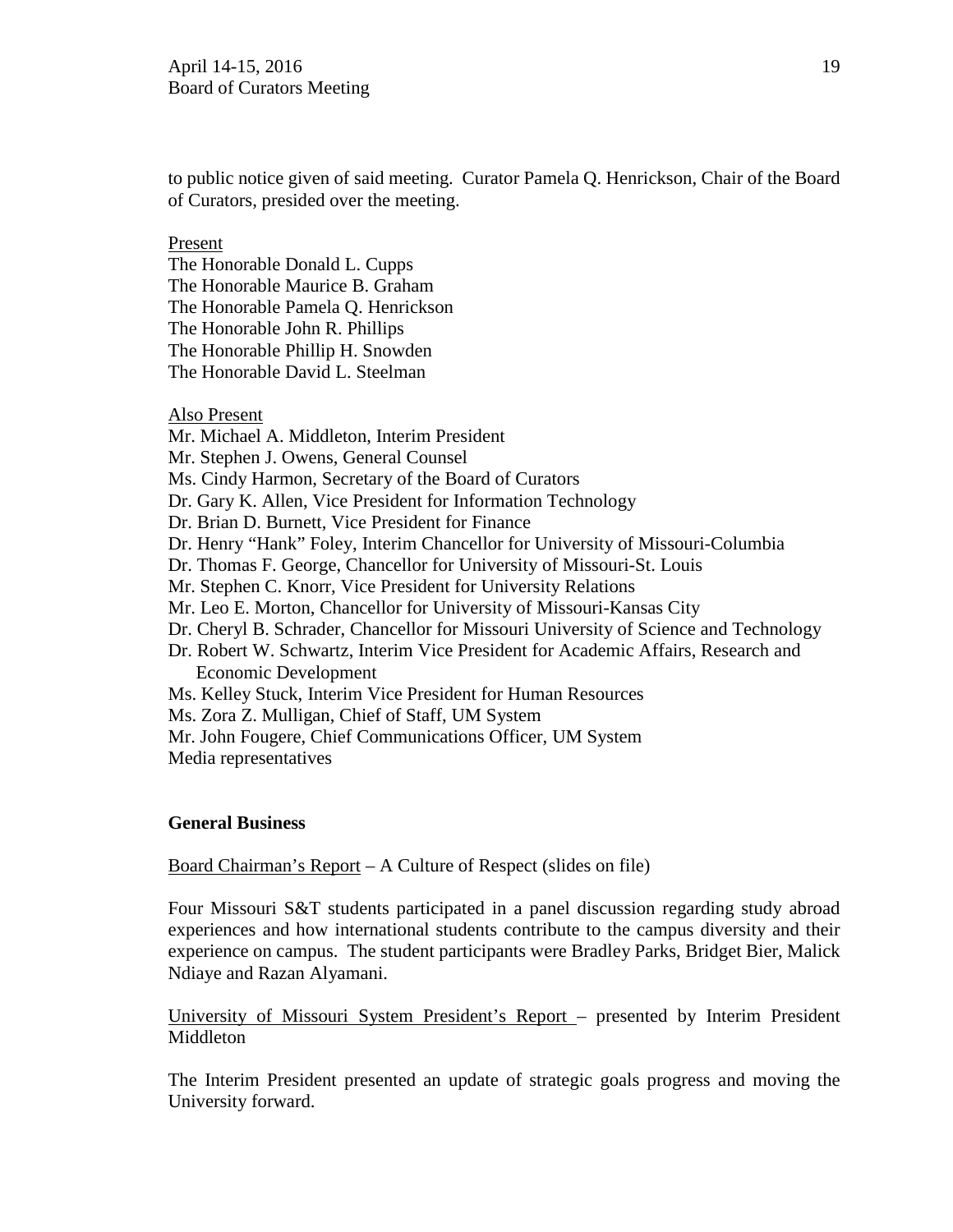# **Consent Agenda**

It was endorsed by Interim President Middleton, moved by Curator Cupps and seconded by Curator Snowden, that the following items be approved by consent agenda:

# **CONSENT AGENDA**

- 1. Minutes, January 27, 2016 Special Board of Curators Meeting
- 2. Minutes, February 4-5, 2016 Board of Curators Meeting
- 3. Minutes, February 4-5, 2016 Board of Curators Committee Meetings
- 4. Minutes, February 24, 2016 Special Board of Curators Meeting
- 5. Minutes, March 14, 2016 Board of Curators Meeting
- 6. Degrees, Spring Semester 2016 for all campuses
- 7. Transition Assistance Program Extension, UM
- 8. Approval of Spinal Cord Injuries and Congenital or Acquired Disease Processes Research Program Proposals
- 9. Approval of Paul Maguffee as Assistant Secretary for the Board of Curators
- 1. Minutes, January 27, 2016 Special Board of Curators Meeting as provided to the curators for review and approval.
- 2. Minutes, February 4-5, 2016 Board of Curators Meeting as provided to the curators for review and approval.
- 3. Minutes, February 4-5, 2016 Board of Curators Committee Meetings as provided to the curators for review and approval.
- 4. Minutes, February 24, 2016 Special Board of Curators Meeting as provided to the curators for review and approval.
- 5. Minutes, March 14, 2016 Board of Curators Meeting as provided to the curators for review and approval.
- 6. Degrees, Spring Semester 2016 for all campuses –

That the action of the President of the University of Missouri System in awarding degrees and certificates to candidates recommended by the various faculties and committees of the four University of Missouri System campuses who fulfill the requirements for such degrees and certificates at the end of the Spring Semester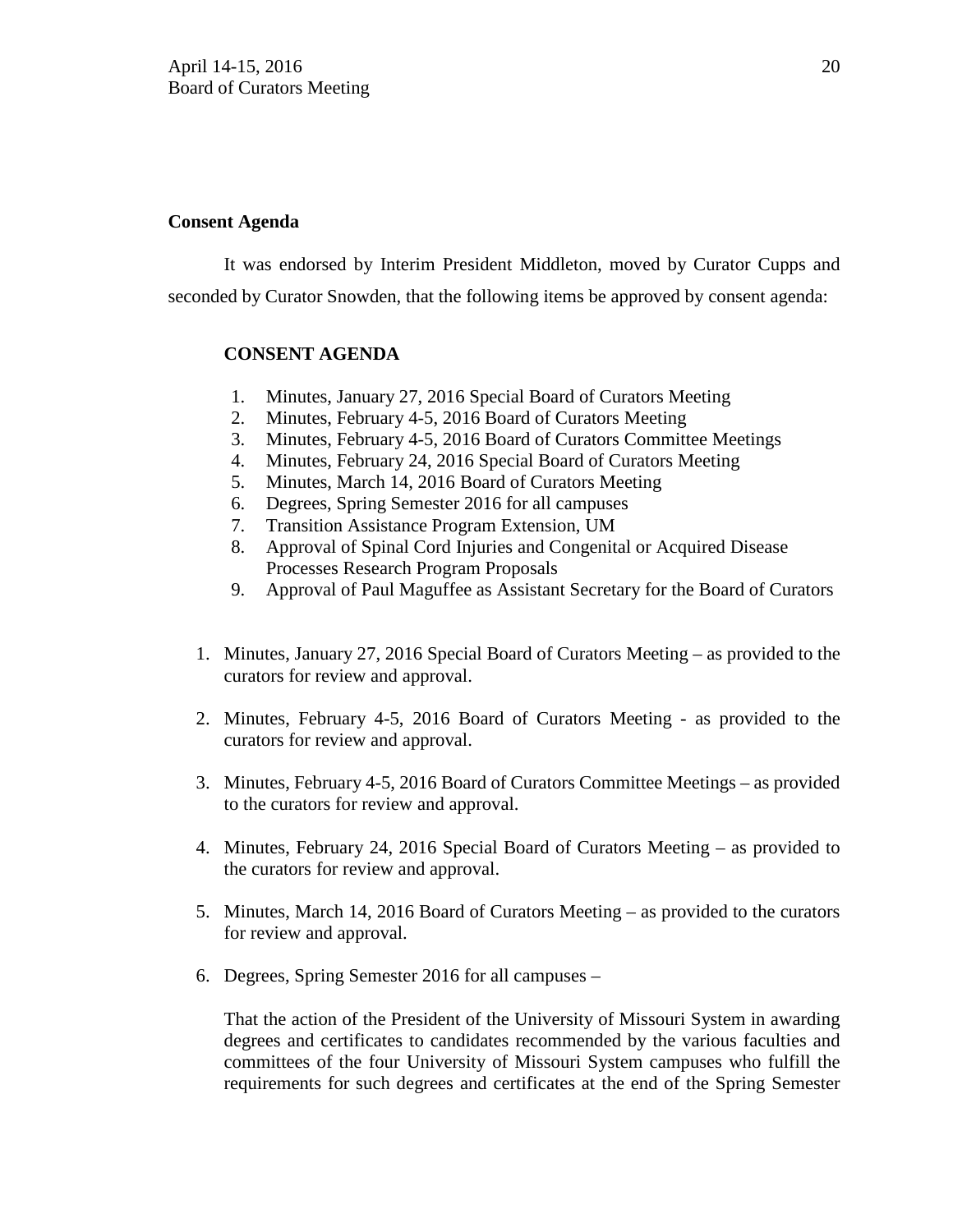2016, shall be approved, and that the lists of said students who have been awarded degrees and certificates be included in the records of the meeting.

7. Transition Assistance Program Extension, UM –

That the Transition Assistance Program for Administrative, Service & Support Employees be extended through June 30, 2017. This program, originally approved by the Board of Curators in February 2009, was effective March 1, 2009 and was to remain in place until June 30, 2010. Due to the continued budget situation, the Board has granted annual extensions of the program through June 30, 2011, June 30, 2012, June 30, 2013, June 30, 2014, June 30, 2015 and June 30, 2016. With continued fiscal constraints, it is proposed that the attached program be extended through June 30, 2017.

8. Approval, Spinal Cord Injuries and Congenital or Acquired Disease Processes Research Program Proposals

# Proposal Recommended For Funding 2016

Pre-clinical development of E1-targeting ASOs in SMA

 Christian Lorson Professor University of Missouri-Columbia

Total funding recommended \$500,000

9. Approval, Paul Maguffee as Assistant Secretary for the Board of Curators

That Deputy General Counsel Paul Maguffee is appointed Assistant Secretary of the Board of Curators effective April 14, 2016.

Roll call vote of the full Board:

Curator Cupps voted yes. Curator Graham voted yes. Curator Henrickson voted yes. Curator Phillips voted yes. Curator Snowden voted yes. Curator Steelman voted yes.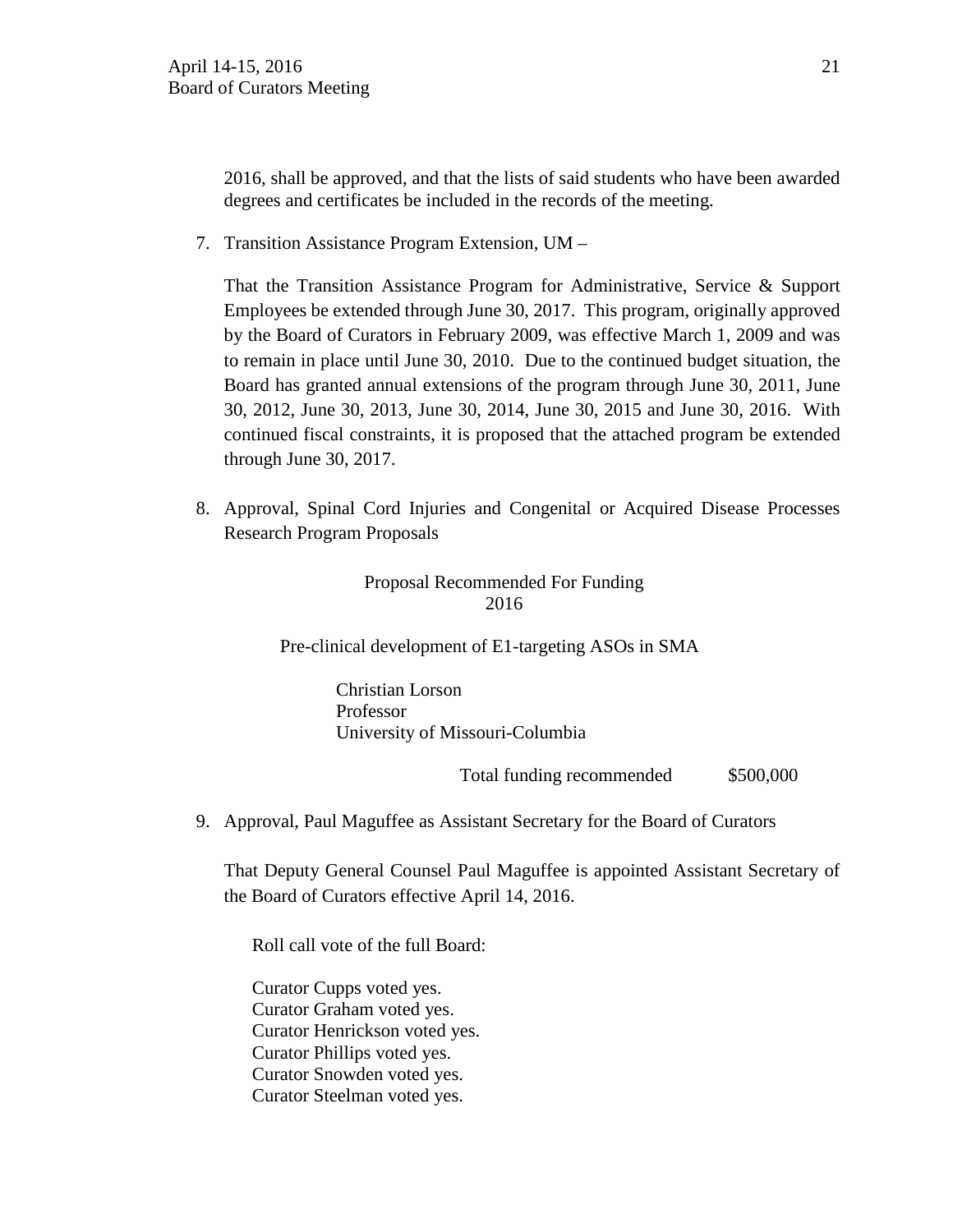#### The motion carried.

#### **Governance, Resources and Planning Committee**

Chair Cupps provided time for discussion of committee business.

Creation of a Health Affairs Standing Committee of the Board of Curators, Amendment to Collected Rules and Regulations 10.050 and Appointment of Initial Members (information on file)

It was recommended by President Middleton, moved by Curator Cupps and seconded by Curator Steelman that a standing committee on health affairs be created, the Collected Rules and Regulations, Section 10.050 "Standing Committees" be amended as outlined in the attached document, and the following individuals be appointed to serve as members of the Health Affairs Committee:

Roll call vote of the Board of Curators:

Curator Cupps voted yes. Curator Graham voted yes. Curator Henrickson voted yes. Curator Phillips voted yes. Curator Snowden voted yes. Curator Steelman voted yes. The motion carried.

# **Collected Rules and Regulations 10.050 Standing Committees**

#### **Chapter 10 Board of Curators**

Bd. Min. 11-10-67, p. 33,579; Amended 8-6-71, p. 35,988; Amended 5-23-03; Amended 9-9-04; Amended 3-23-06, Amended 7-21-06, Amended 10-6-06, Amended 4-6-07, Amended 6-1-07, Amended 2-6-09, Amended 9-24-10, Amended 5-19-11, Amended 4- 15-16.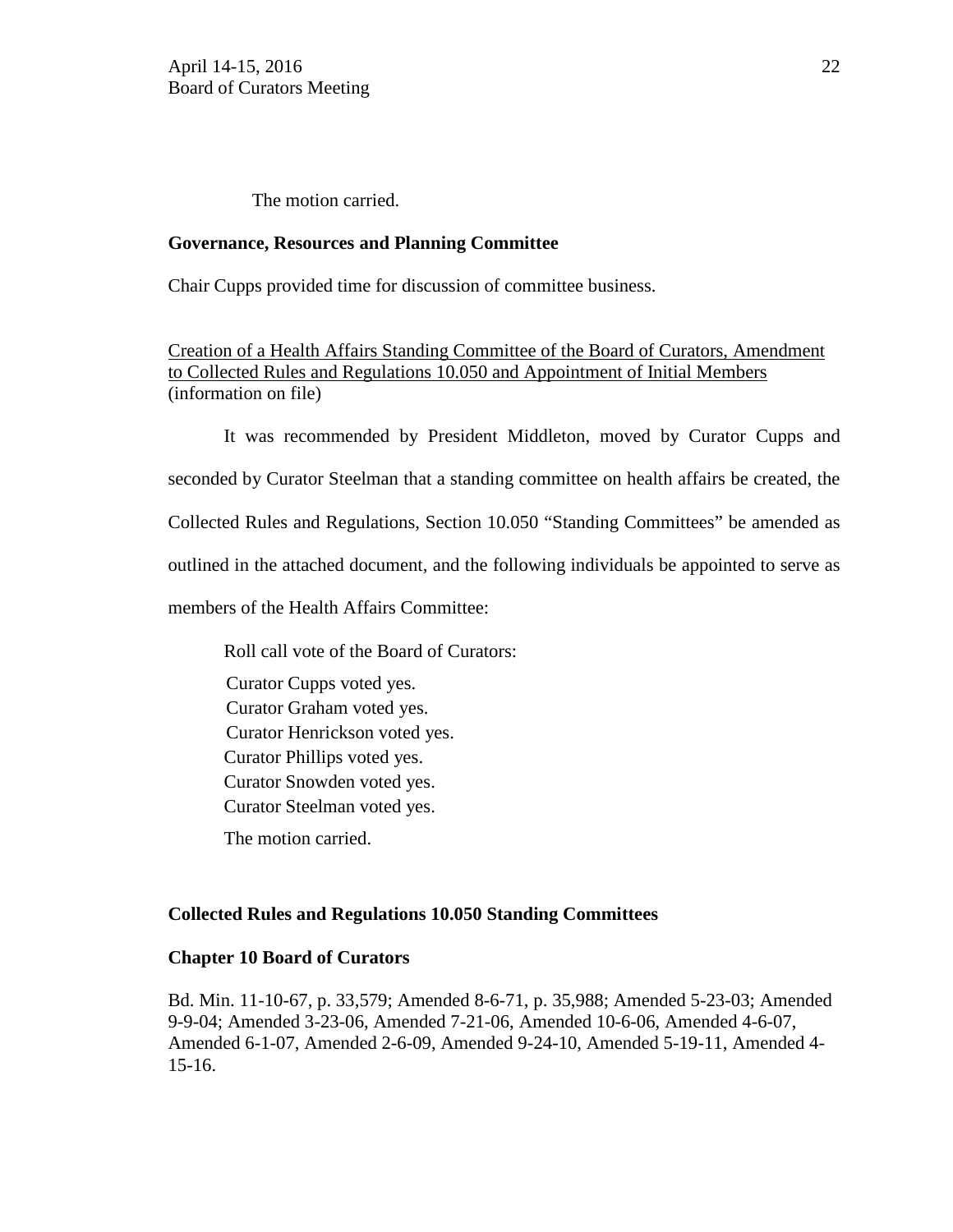The Chair of the Board of Curators, subject to the approval of the Board, shall appoint the following standing committees: ACADEMIC, STUDENT AND EXTERNAL AFFAIRS COMMITTEE; AUDIT COMMITTEE; COMPENSATION AND HUMAN RESOURCES COMMITTEE; FINANCE COMMITTEE; GOVERNANCE, RESOURCES AND PLANNING COMMITTEE, and HEALTH AFFAIRS COMMITTEE. The Board Chair shall designate one member of each committee as committee chair. The Chair of the Board shall consider in making such appointment that it is desirable for each Board member to serve on as many committees as possible during his/her term, but that no committee should be left without continuity.

**A. Academic, Student and External Affairs Committee** - The Academic, Student and External Affairs Committee may have referred to it matters relating to curricula, faculty and student affairs, government relations and external relations.

1. The Vice President for Academic Affairs, the Vice President for Government Relations and the Assistant Director of Strategic Communications, of the University or some other person(s) designated by the President shall be an ex officio member of this Committee and be responsible for the agenda and for transmitting Committee recommendations.

2. The Academic, Student and External Affairs Committee shall be the Board Committee on external affairs and shall be responsible for review of University of Missouri System, including each campus, activities and efforts that effect public perception of the entire University System and its mission.

a. Coordinate policy and planning relative to institutional relations with outside constituencies in conjunction with the President of the University and the offices of Governmental Relations and Strategic Communications. This may include activities pertaining to government affairs, alumni affairs, community relations, parent organizations and the media.

b. Consider, with the President, all recommendations and observations that the Board directs to the committee and to report to the Board all recommended actions and policies for Board consideration to advance the University.

c. Support long range planning efforts of the Board by developing plans aimed toward elevating the status of public higher education to all local, state and federal constituencies and agencies, including the Missouri Legislature and the general public.

d. Assist the Board and administration with articulating the mission of the University, its resource and revenue requirements to all local, state and federal constituencies and agencies, including the Missouri Legislature and the general public.

e. Assist the Board and the University administration (the University System and each of its campuses), in establishing and maintaining such development and fund raising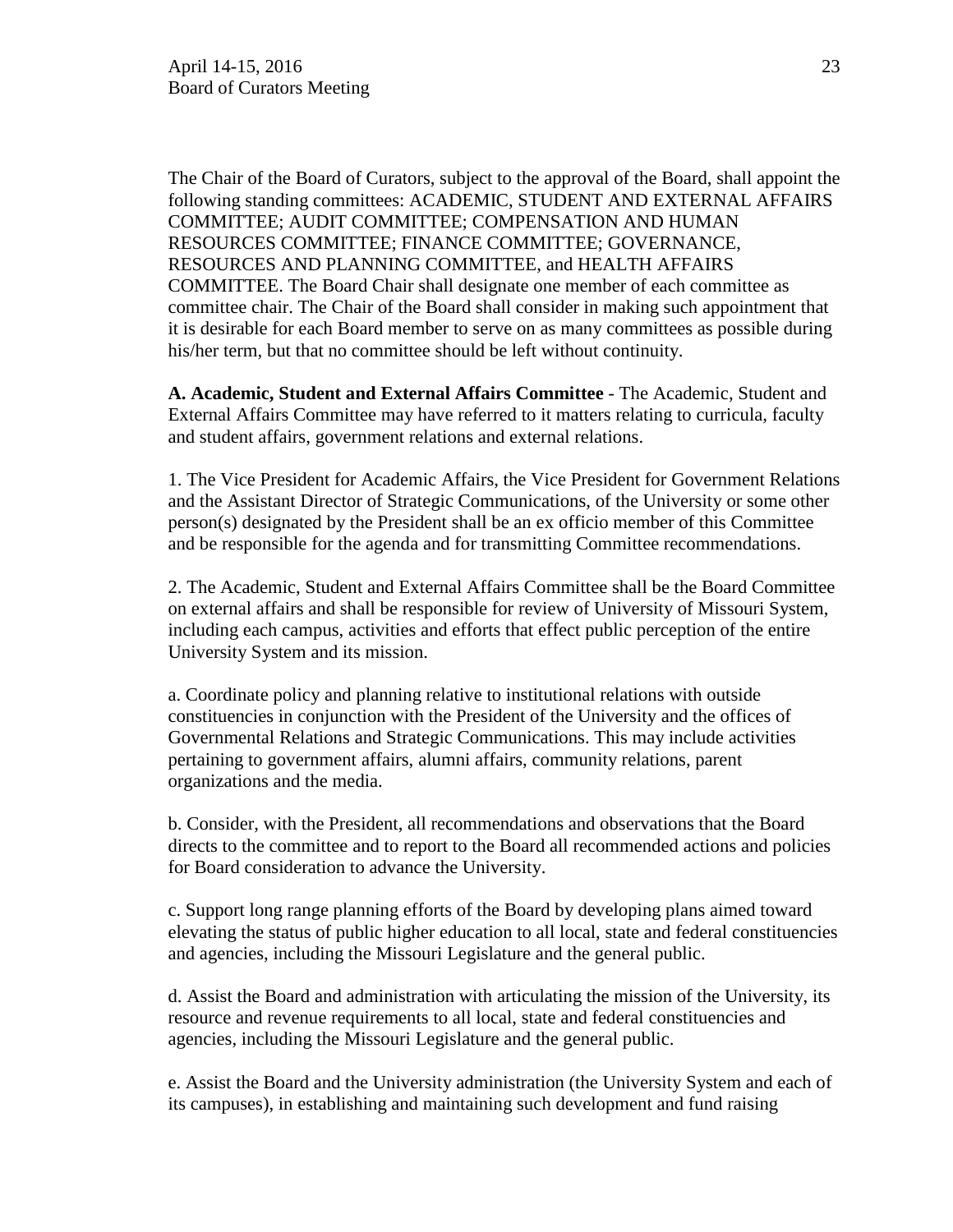policies, procedures and programs as are deemed appropriate to obtain donor financial support for the University as a whole and each of its campuses in order to fulfill identified financial goals necessary for the University to accomplish its mission. The Committee shall assist the Board in identifying ways to participate and encourage active participation of the Board and its individual members in the development activities of the University.

# **B. Audit Committee -**

1. The Audit Committee will assist the Board of Curators in fulfilling its oversight responsibilities relating to: the integrity of the University's financial statements, the systems of internal control, the performance of the University's independent auditors and internal audit function, the independent auditor's qualifications and independence, and the University's compliance with legal and regulatory requirements.

a. The Audit Committee shall be the Board Committee on audit.

b. The Audit Committee shall meet four times per year to consider business related to its audit function. Sufficient opportunity for the internal and independent auditors to meet with the Committee should be provided. At least annually, the Audit Committee, as part of its audit function, shall meet solely with the independent auditor and the internal auditor.

c. The Audit Committee in its audit role may investigate any matter brought to its attention with full access to all records, facilities, and personnel of the University and the authority to engage other individuals as necessary to carry out its duties.

d. The responsibilities of the Audit Committee in its audit function include, but are not limited to, a review of the internal audit plan, a review of audits completed, a review of annual audited financial statements, and recommending to the full Board of Curators the appointment of the University's independent and internal auditors.

e. The Audit Committee may establish processes, procedures, and regulations governing their oversight of the internal and external audit process.

**C. Compensation and Human Resources Committee** - The Compensation and Human Resources Committee may have referred to it matters relating to the compensation, benefits and other human resource functions of the University and associated programs and policies.

1. The Vice President for Human Resources of the University of Missouri or some other person or persons designated by the President of the University shall be an ex officio member of this Committee.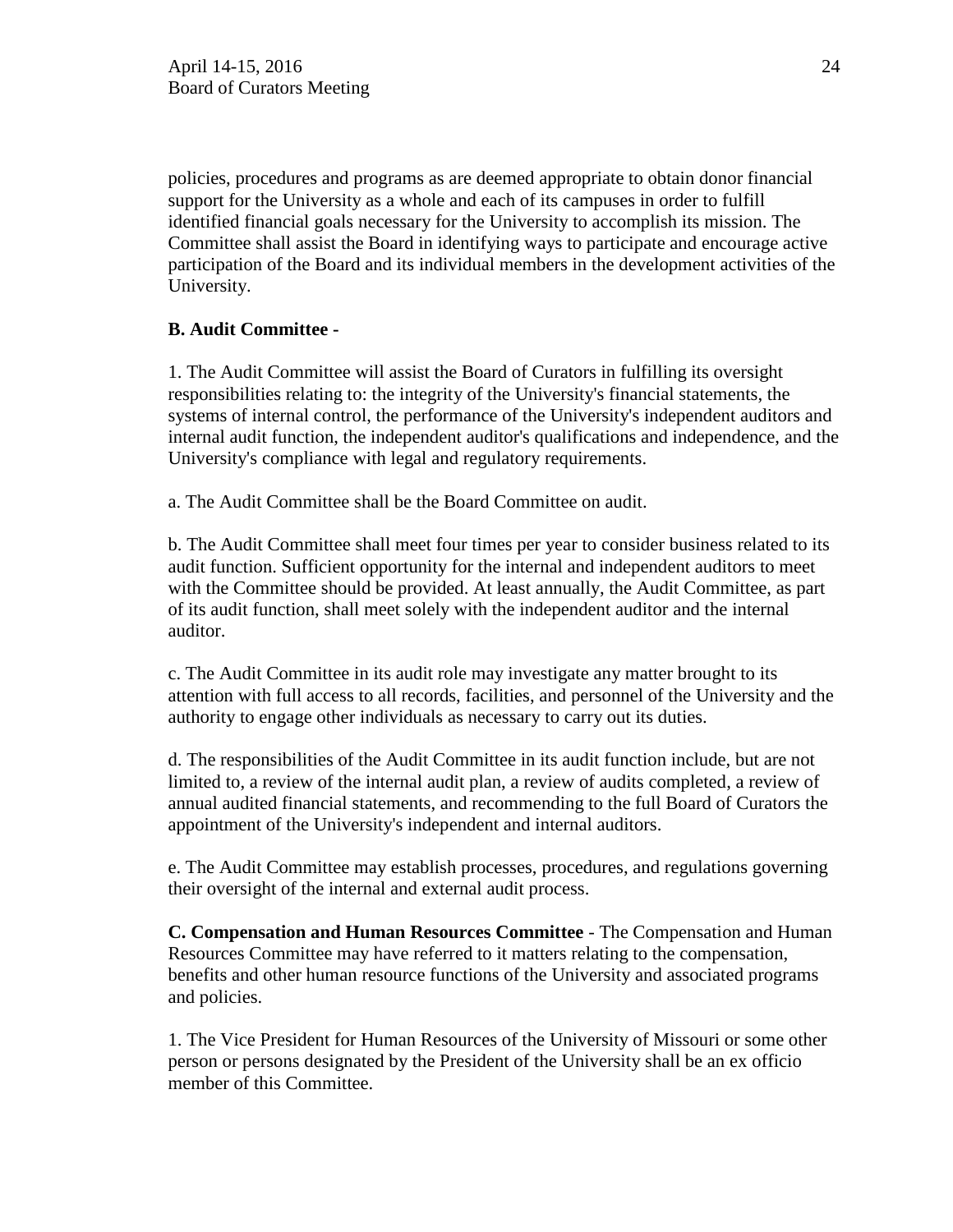2. The Compensation and Human Resources Committee shall be the Board Committee for executive compensation based on established individual dollar threshold and multiyear contract arrangements; Retirement Disability and Death Benefits Program; medical plan and all other benefit programs of the University; human resource and labor policy; and attendant financial considerations associated with these programs with the exception of the Retirement Trust. The Compensation and Human Resources Committee has broad responsibility for oversight in matters involving personnel and compensation throughout the University. The President shall regularly consult with the Committee in the following areas:

a. Multi-year employment contracts and extensions;

b. Compensation and salary levels for General Officers, faculty, and staff;

c. Performance and annual review protocols;

d. Market and wage comparator groups;

e. Evaluating benefits, retirement, and post-retirement plans; and

f. Promulgating employee recruitment, hiring, and termination policies.

**D. Finance Committee** - The Finance Committee may have referred to it matters relating to the fiscal and accounting functions of the University and associated programs and policies.

1. The Vice President for Finance and Administration of the University or some other person or persons designated by the President of the University shall be an ex officio member of this Committee. The Vice President for Finance and Administration shall be responsible for the agenda and for transmitting Committee recommendations.

2. The Finance Committee shall be the Board Committee on investments.

3. The Finance Committee shall be the Board Committee on physical facilities and management services. The Finance Committee may have referred to it matters relating to the planning, building, maintenance and operation of the physical facilities of the University, and the purchasing of equipment and supplies utilized by the University.

# **E. Governance, Resources and Planning Committee** -

1. The Governance, Resources and Planning Committee shall consist of three curators. The Board Chair and the President of the University shall serve as ex officio members of the committee. Ordinarily, not more than two of the three committee members shall be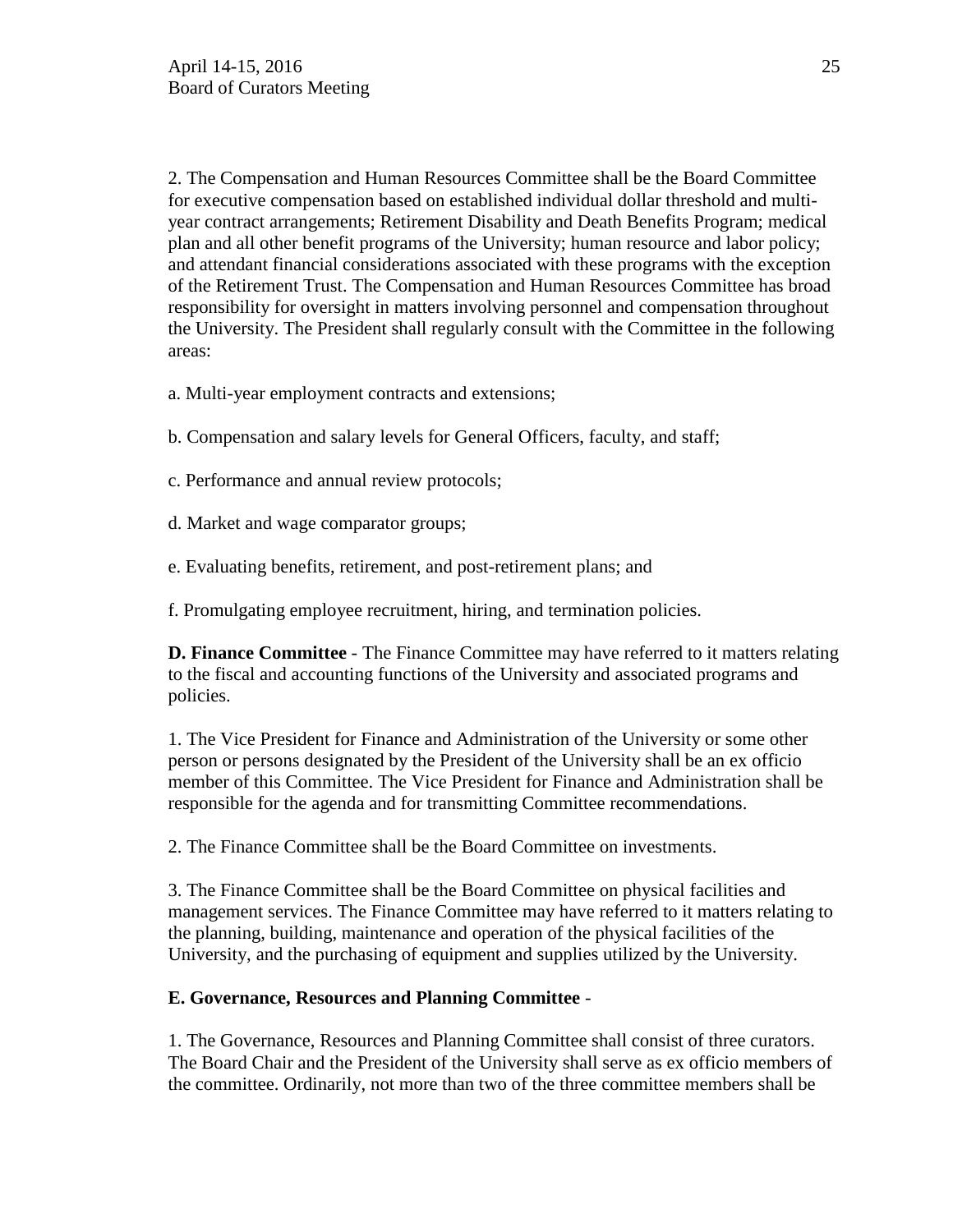new in any given year. When possible, the immediate past Chair of the Board shall serve as Chair of the Committee.

2. The Committee shall have a broad mandate from the Board to work with the Board Chair and the President of the University to help the Board function effectively, efficiently and with integrity. Its responsibilities shall minimally include:

a. ensuring that a substantive orientation process is in place for all new Board members;

b. overseeing, or determining with the Board Chair and President, the timing and process of periodic Board self-assessment;

c. encouraging Board members to participate periodically in in-service education opportunities;

d. ensuring that the Board adheres to its rules of conduct, including conflict-of-interest and disclosure policies, and that it otherwise maintains the highest levels of integrity in everything it does; and

e. periodically reviewing the adequacy of the Board's bylaws and other Collected Rules and Regulations adopted by the Board that pertain to its internal operations. All recommendations for bylaws amendment shall first be considered by this Committee.

3. In addition, the Committee shall engage in activities and meaningful work with the University of Missouri administration to: (1) assist the Board of Curators in securing adequate resources for the University of Missouri to respond to its challenges and responsibilities as Missouri's major public research university; and (2) to provide oversight and guidance for the University of Missouri's academic and financial planning, both short- and long-term. In assisting the Board of Curators and the University of Missouri to secure adequate resources, the Resources and Planning Committee will monitor and recommend changes, as appropriate, in policies and procedures related to:

a. support from the taxpayers of Missouri, as recommended by the Governor and appropriated by the General Assembly;

b. federal support for the University of Missouri's research and other educational programs and for student financial aid at both the undergraduate and graduate levels.

4. The Committee's role in planning includes leadership leading to the annual establishment and assessment of goals and priorities for the University of Missouri System and its campuses and the intermediate-term strategic planning (three to five year time horizon) and longer term environmental forecasting for the University of Missouri System and its campuses, all intended to assist the University of Missouri in establishing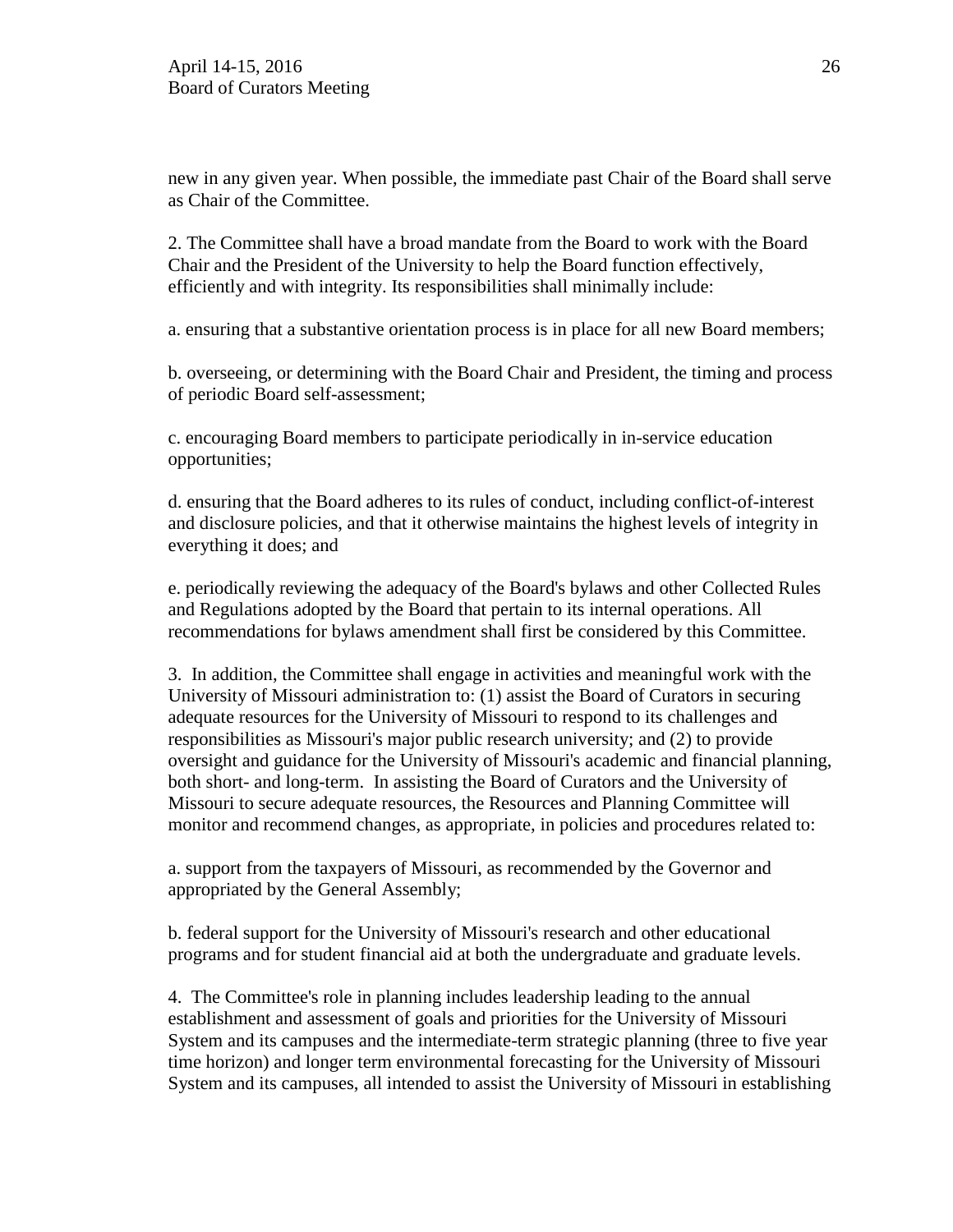current and future needs of the University of Missouri and systems or means to accomplish the future ambitions of the University of Missouri.

# **F. Health Affairs Committee**

1. The Health Affairs Committee shall include curators and may include additional non-curator members appointed by the Board Chair, subject to approval of the Board. The Board Chair, subject to approval of the Board, shall determine the number of curators and non-curator members to appoint to the Committee; provided that, the number of non-curator members on the Committee shall not exceed the number of curator members on the Committee, unless the Committee temporarily has more noncurator members than curator members because a curator member of the Committee has resigned from the Board or the Committee. Committee members may be reappointed to serve additional terms. Non-curator members may resign their committee membership by providing written notice to the Board chair. Non-curator members of the Health Affairs Committee serve at the pleasure of the Board of Curators and may be removed by the Board Chair at any time, subject to approval of the Board. Non-curator vacancies shall be filled in the same manner as original appointments.

2. The Health Affairs Committee will assist the Board of Curators in overseeing the clinical health care operations of the University and in coordinating those operations in furtherance of the University's teaching, research, and clinical missions. The Health Affairs Committee shall receive and review regular reports from University of Missouri Health Care ("MU Health Care") and the MU School of Medicine's faculty practice plan ("University Physicians"). Areas of oversight for the Health Affairs Committee shall minimally include: mission, strategy, governance, compliance, operations, and coordination of the clinical, teaching, and research missions. The Health Affairs Committee may also request information and reports, receive referrals from the Board and University officers, and initiate such other actions as may be appropriate or necessary to assist the Board in overseeing health care issues and coordinating clinical, teaching, and research missions of other System and campus units.

3. The Health Affairs Committee shall meet at least four times per year to consider business related to the clinical health care operations of the University and coordination of those operations in furtherance of the University's teaching, research, and clinical missions. The Health Affairs Committee shall receive reports from appropriate officers of MU Health Care and University Physicians at such meetings and may also request information and reports from other campus or System officers as appropriate. The Board Chair, subject to approval of the Board, may appoint a staff liaison to the committee to assist in developing the agenda for Committee meetings and transmitting Committee recommendations.

4. A quorum for the transaction of any and all business of the Committee shall exist when: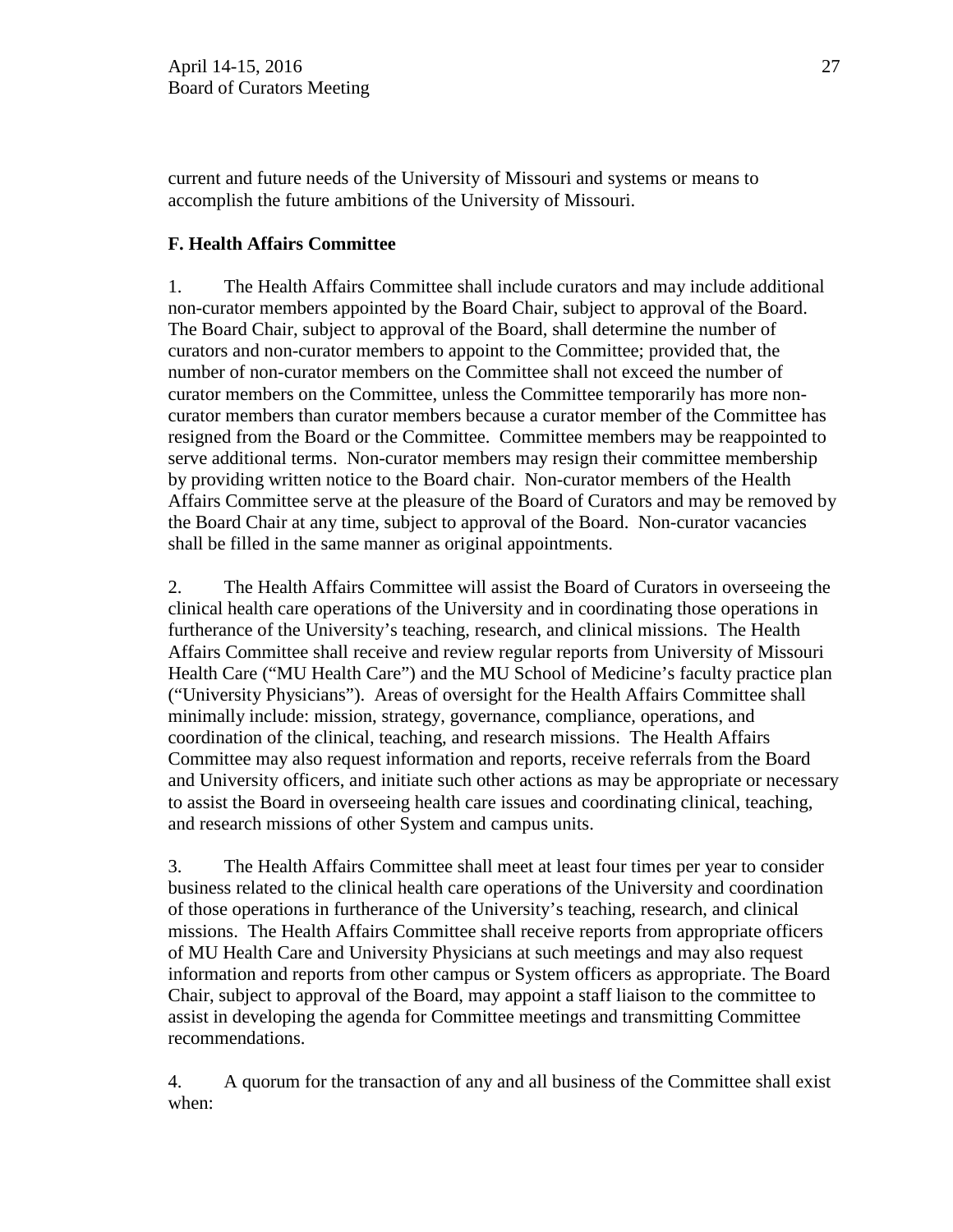a. Both a majority of all Curator members of the Committee and a majority of all members of the Committee are participating for Committee meetings which are held in conjunction with meetings of the Board; or

b. Both all Curators members of the Committee and a majority of all members of the Committee are participating for Committee meetings which are not held in conjunction with meetings of the Board.

5. The Health Affairs Committee may identify significant issues related to health care matters of the University and require advance approval and coordination of those issues in furtherance of the teaching, research, and clinical missions of the University.

# **G. Duties**

1. Each Committee shall receive such other matters as may be referred to it by the Chair of the Board of Curators.

2. Said Committees shall investigate the matters referred to them and make recommendations to the Board.

3. Each of said Committees shall meet as business requires and upon the call of the Chairman of the Committee.

# **General Business**

# Good and Welfare

Draft June 16-17, 2016 Board of Curators meeting agenda – no discussion (on file)

Proposal for Board Engagement with Faculty and Students – presented by Chair Henrickson (information on file)

The proposal presented provides an opportunity for informal dialogue between the UM System Board of Curators and students and faculty on each campus to understand their ideas or concerns and to elevate the knowledge and understanding of governance.

It was moved by Curator Graham and seconded by Curator Phillips, that the proposal for Board Engagement with Faculty and Students be approved as presented (and as on file with the minutes of this meeting).

Roll call vote of the Board: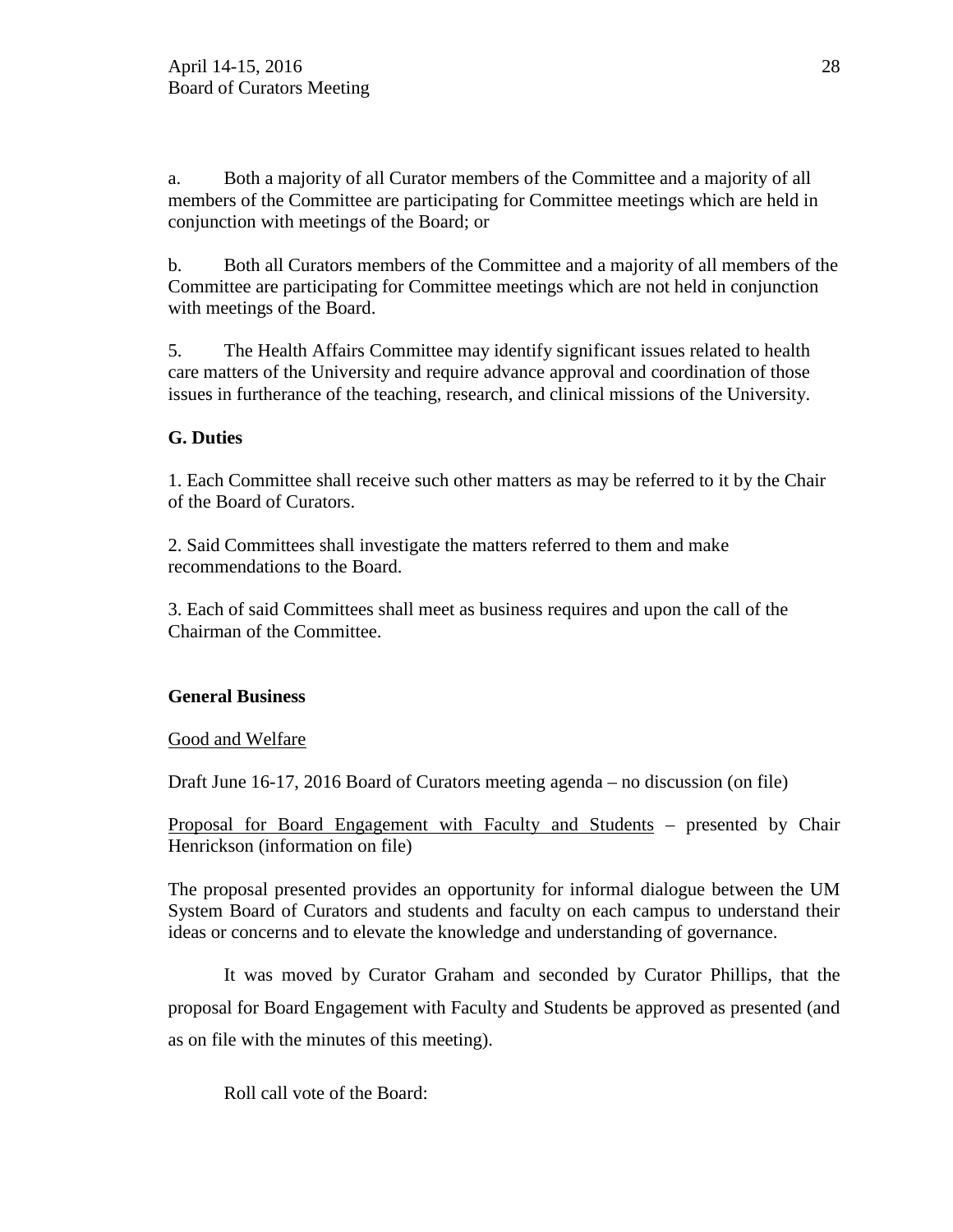Curator Cupps voted yes. Curator Graham voted yes. Curator Henrickson voted yes. Curator Phillips voted yes. Curator Snowden voted yes. Curator Steelman voted yes.

The motion carried.

The public session of the Board meeting recessed at 10:15 A.M. on Friday, April 15, 2016.

# **Executive Session**

A meeting of the University of Missouri Board of Curators was reconvened in executive session at 10:45 A.M., on Friday, April 15, 2016, in the Silver and Gold Room of the Havener Center on the Missouri University of Science and Technology campus, Rolla, Missouri, pursuant to public notice given of said meeting. Curator Pamela Q. Henrickson, Chair of the Board of Curators, presided over the meeting.

Present

The Honorable Donald L. Cupps The Honorable Maurice B. Graham The Honorable Pamela Q. Henrickson The Honorable John R. Phillips The Honorable Phillip H. Snowden The Honorable David L. Steelman

Also Present Mr. Michael A. Middleton, Interim President Mr. Stephen J. Owens, General Counsel Ms. Cindy S. Harmon, Secretary of the Board of Curators

#### **General Business**

Interim Chancellor Foley joined the meeting.

General Counsel's Report continued – presented by General Counsel Owens No action taken by the Board.

Interim Chancellor Foley excused himself from the meeting.